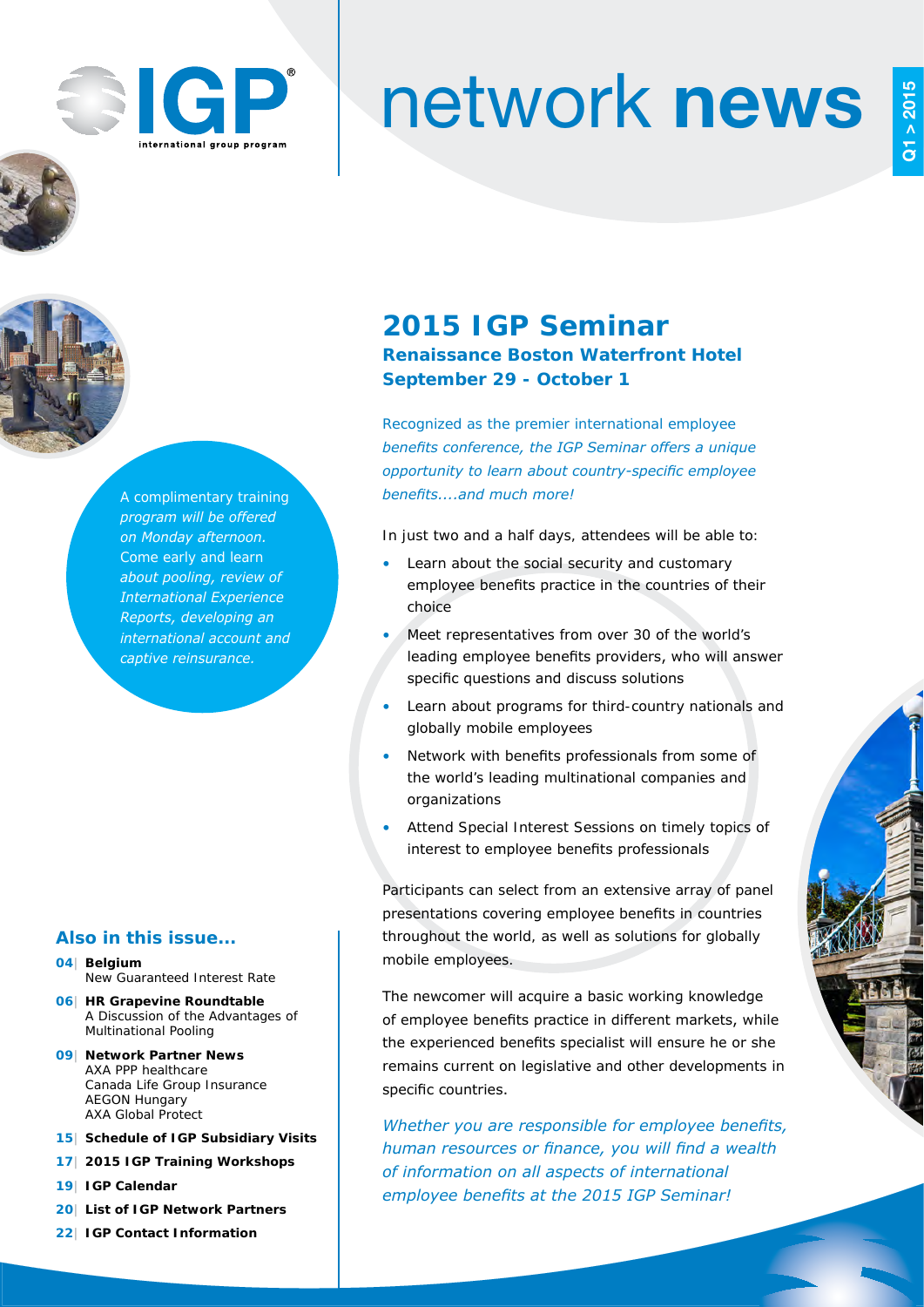

# **2015 IGP International Employee Benefits Seminar**

## **Program Outline**

*The Welcome and Orientation Session on Tuesday morning, September 29, will mark the opening of the 2015 IGP Seminar.*

The program features a series of panel presentations during which IGP Network Partners provide information on their country's social security and customary employee benefits practice.

Depending on the country, these presentations include:

- Design of a typical benefits plan
- Funding requirements
- Legislative updates
- Recent trends and new products

Each participant will have the opportunity of attending up to **12 Country Panel Presentations**, as well as **Special Interest Sessions** on topics of interest to all attendees. Ample time is provided so that participants can ask questions and share solutions.

In addition to the formal agenda, we are also offering a **Complimentary Training Program** on the afternoon of **Monday, September 28**. There will be two sessions, each featuring a choice of classes. Come early and take advantage of the opportunity to learn about pooling, review of International Experience Reports, developing your international account and captive reinsurance.

Later that evening, we invite all attendees and their guests to join us for a reception at the

Renaissance Boston Waterfront Hotel. This will give you the chance to meet and network with the other participants in a casual atmosphere.



The less formal seminar events, including meals, refreshment breaks, receptions and the group

dinner, provide additional opportunities to network with fellow attendees and ask questions of the IGP Network Partners.

## **Provisional Program Schedule**

#### **Monday, September 28**

| $2:30 \text{ pm}$ | Training Session 1 (optional) |
|-------------------|-------------------------------|
| $3:45$ pm         | Training Session 2 (optional) |
| $6:00 \text{ pm}$ | Reception                     |

#### **Tuesday, September 29**

| $8:00$ am           | Seminar Registration    |  |
|---------------------|-------------------------|--|
|                     | Continental Breakfast   |  |
| $9:00 \text{ am}$   | Welcome and Orientation |  |
| $10:00$ am          | <b>Panel Session 1</b>  |  |
| $11:15$ am          | <b>Panel Session 2</b>  |  |
| $12:15 \text{ pm}$  | Luncheon                |  |
| $1:30 \; \text{pm}$ | <b>Panel Session 3</b>  |  |
| $2:45$ pm           | <b>Panel Session 4</b>  |  |
| $4:00 \; \text{pm}$ | <b>Panel Session 5</b>  |  |
| $6:00 \; \text{pm}$ | Reception               |  |

#### **Wednesday, September 30**

| $8:00$ am           | Continental Breakfast           |
|---------------------|---------------------------------|
| $9:00 \text{ am}$   | <b>Special Interest Session</b> |
| $10:15$ am          | <b>Panel Session 6</b>          |
| $11:30$ am          | <b>Panel Session 7</b>          |
| $12:30 \text{ pm}$  | Luncheon                        |
| $1:30$ pm           | <b>Panel Session 8</b>          |
| $2:45$ pm           | <b>Panel Session 9</b>          |
| $4:00 \; \text{pm}$ | <b>Panel Session 10</b>         |
| $6:00 \; \text{pm}$ | Reception & Dinner              |

#### **Thursday, October 1**

| $8:00$ am          | <b>Continental Breakfast</b>    |
|--------------------|---------------------------------|
| $9:00$ am          | <b>Panel Session 11</b>         |
| $10:15$ am         | <b>Panel Session 12</b>         |
| $11:30$ am         | <b>Special Interest Session</b> |
| $12:15 \text{ pm}$ | Luncheon                        |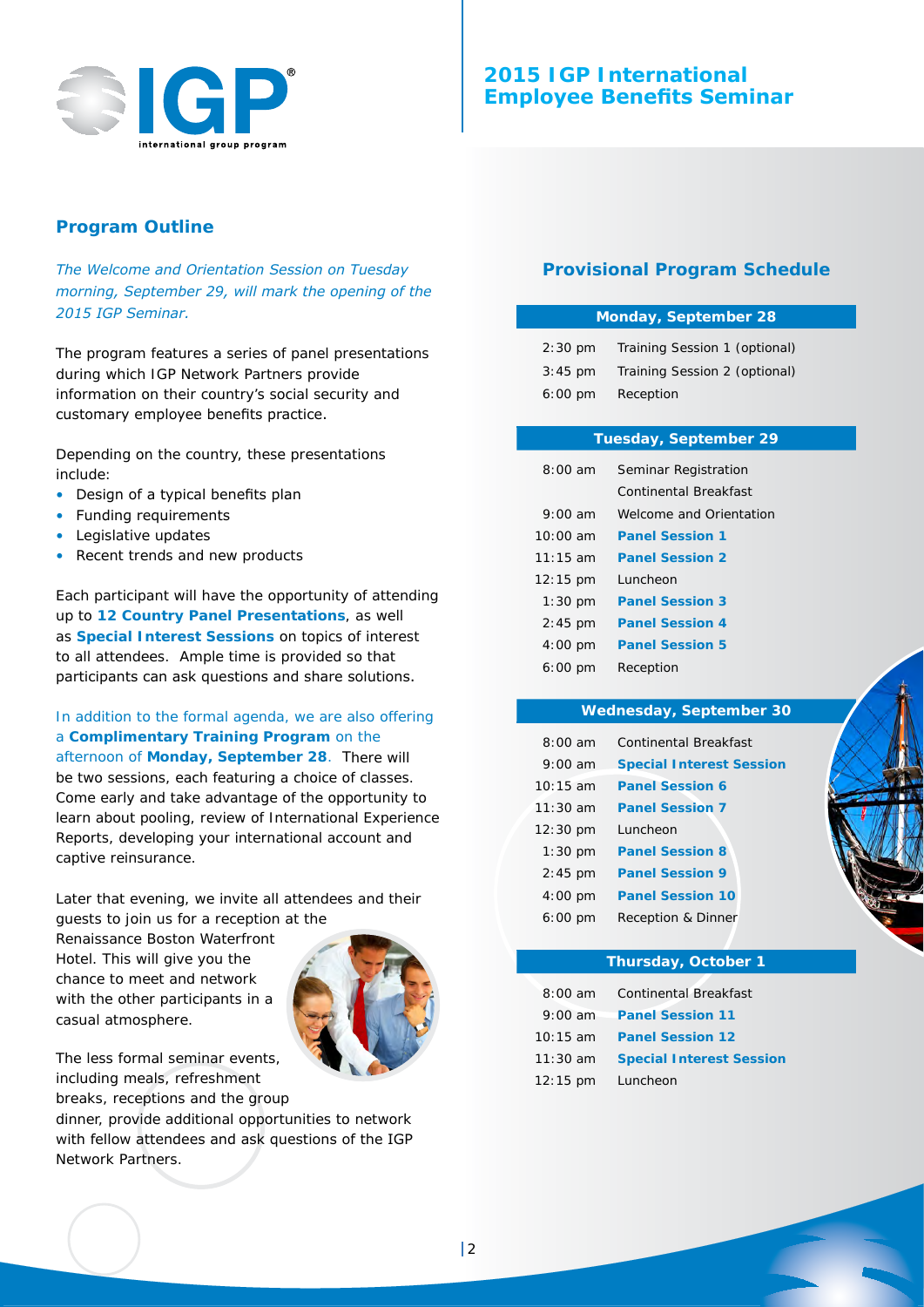

# **2015 IGP International Employee Benefits Seminar**

## **Registration**

Prior to your participation at the Seminar, we ask that you select and register for the country panel presentations in which you are most interested.

Registration, as well as the list of panel presentations, will be available on www.igpinfo.com by **June 1**.

#### **Registration Fees**

## First attendee:

| USD 1,000 | Until July 31          |
|-----------|------------------------|
| USD 1.100 | August 1 - September 1 |
| USD 1,200 | After September 1      |

#### Additional attendees from the same company:

| USD 900   | Until July 31          |
|-----------|------------------------|
| USD 1,000 | August 1 - September 1 |
| USD 1,100 | After September 1      |

The registration fee covers all of the country panel presentations and the Special Interest Sessions, as well as continental breakfasts, luncheons, midmorning and afternoon refreshments, evening receptions and the group dinner (Tuesday or Wednesday).

Hotel accommodations and travel expenses are not included in the fee.



Outstanding International Dividends can be used to pay for registration fees and hotel accommodations. Please ask your IGP Account Manager for more information.

#### **Guests**

Should your spouse, partner or guest choose to accompany you to Boston, he or she is invited to join us for the continental breakfast each morning, all the evening receptions and dinners, as well as the final luncheon on Thursday. Although no formal guest program will be arranged, suggestions will be provided for various activities in and around Boston during the day.

#### **Hotel Accommodations**

A block of rooms has been reserved at the Renaissance Boston Waterfront Hotel for attendees of the IGP Seminar.

**Renaissance Boston Waterfront Hotel** 606 Congress Street Boston, MA 02210 USA

www.renaissanceboston.com Reservations (Local): +1 617-338-4111 Reservations (Toll-Free): +1 877-901-6632

Reservations can be made on-line at: https://resweb.passkey.com/go/JohnHancockIGPMeeting

The Renaissance Hotel is located in the heart of Boston's bustling seaport district. Combining contemporary elegance and state-of-the-art technology, the Renaissance Hotel has an aquaticthemed atmosphere and exceptional views of the Boston skyline and waterfront.

*Please note that the Renaissance is a completely non-smoking hotel.*

The group rate at the Renaissance Hotel for the IGP Seminar is **USD 289** plus tax (USD 330.76) per night for single or double occupancy. Hotel accommodations are not included in the registration fee, and payment must be made directly to the hotel.

#### **For Additional Information**

To learn more about the 2015 IGP Seminar, please contact your IGP Account Manager or:

#### **Elaine Paradiso**

eparadiso@jhancock.com +1 617-572-8637

*We look forward to welcoming you to Boston for the world's premier international employee benefits conference!*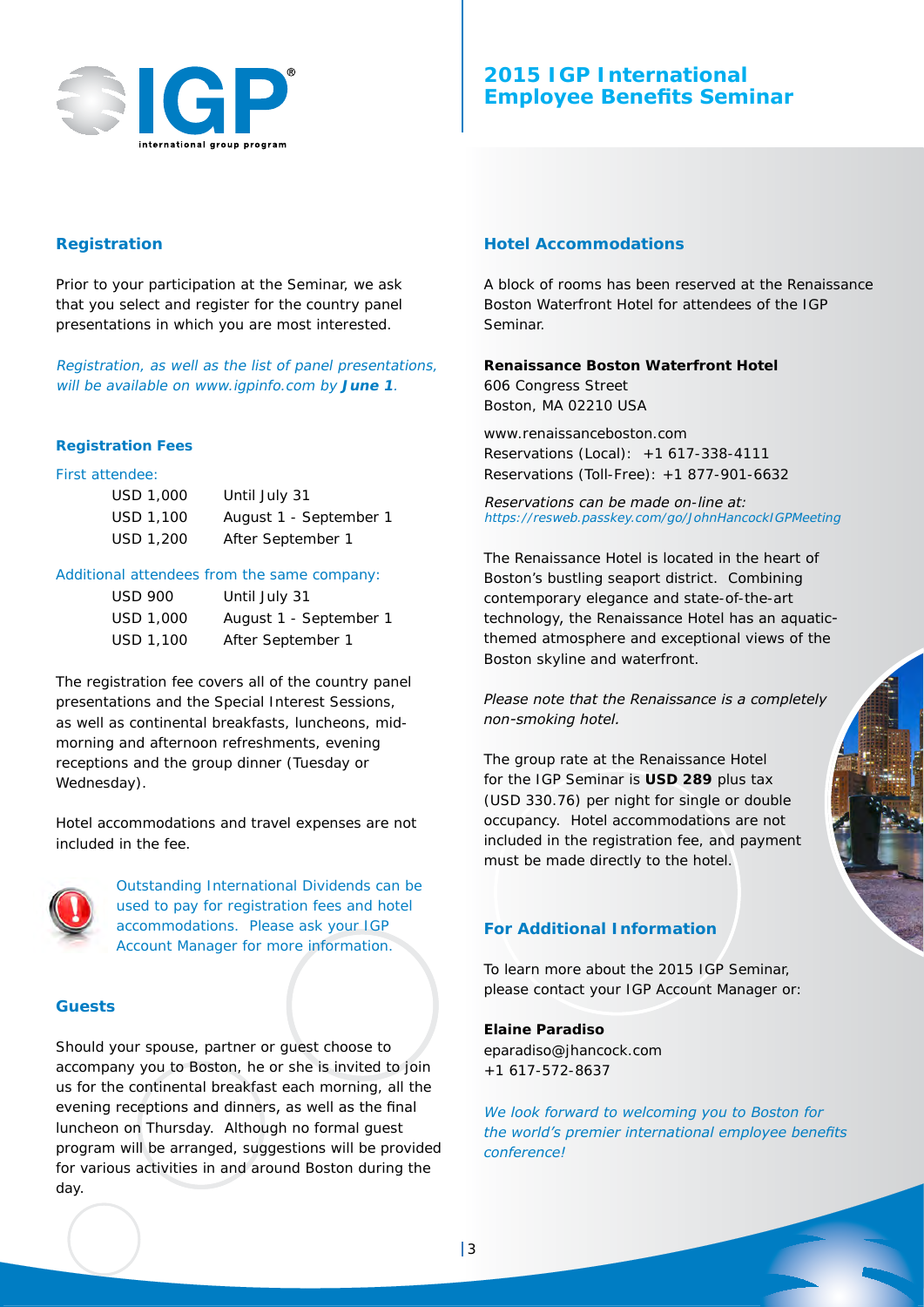# **Country News**



# **Belgium:**

**New Guaranteed Interest Rate for Group Insurance Plans What is the Impact on Group Insurance Plans?**

## **New guaranteed interest rate as of April 1, 2015**

- The new premiums in a group insurance plan with guaranteed reserves will benefit from a guaranteed interest rate of 1.50%.
- The new quaranteed interest rate of 1.00% for group insurance plans with guaranteed reserves and premiums, will only apply to higher premiums for current plan members and to all premiums for new members.

#### **What are the financial implications?**

#### **What are the specific issues for group insurance?**

Group insurance is all about making and delivering on long-term commitments. The premiums paid by employers and/or employees today are used to build up savings that will be paid out much later.

A guaranteed return is generally given for the entire period. Today, this is 2.25% for group insurance plans with guaranteed reserves and 1.75% for group insurance plans with guaranteed reserves and premiums.

#### **How do long-term commitments affect group insurance investments?**

Group insurance reserves are mainly invested in government bonds, with additional investments in corporate bonds, real estate and, to a lesser extent, shares. With this type of asset mix, AG Insurance can achieve the right balance between risk and return to ensure AG Insurance honours their long-term commitments.

There has been a structural drop in the interest rate on Belgian linear bonds (OLO) over the last few years.



On February 28, 2015, the Belgian ten-year bonds earned an average return over the last three months of only 0.76%. Similarly, the interest rate on the German ten-year government bond (usually considered as the safest government bonds in the eurozone) was merely 0.49% over the last three months.

In such financial circumstances, it is therefore not prudent to continue to guarantee a return of 2.25% or 1.75% in the long term for new commitments in the context of group insurance.

#### **What about profit sharing?**

The terms of the profit sharing plan remain unchanged and will continue to be based on the results of AG Insurance.

*In accordance with legal requirements, AG Insurance has set aside the appropriate provisions to ensure an average minimum total net return of 3.25% per plan member and per pension plan for the next three years (2014, 2015 and 2016).*

*(Only applicable to Branch 21)*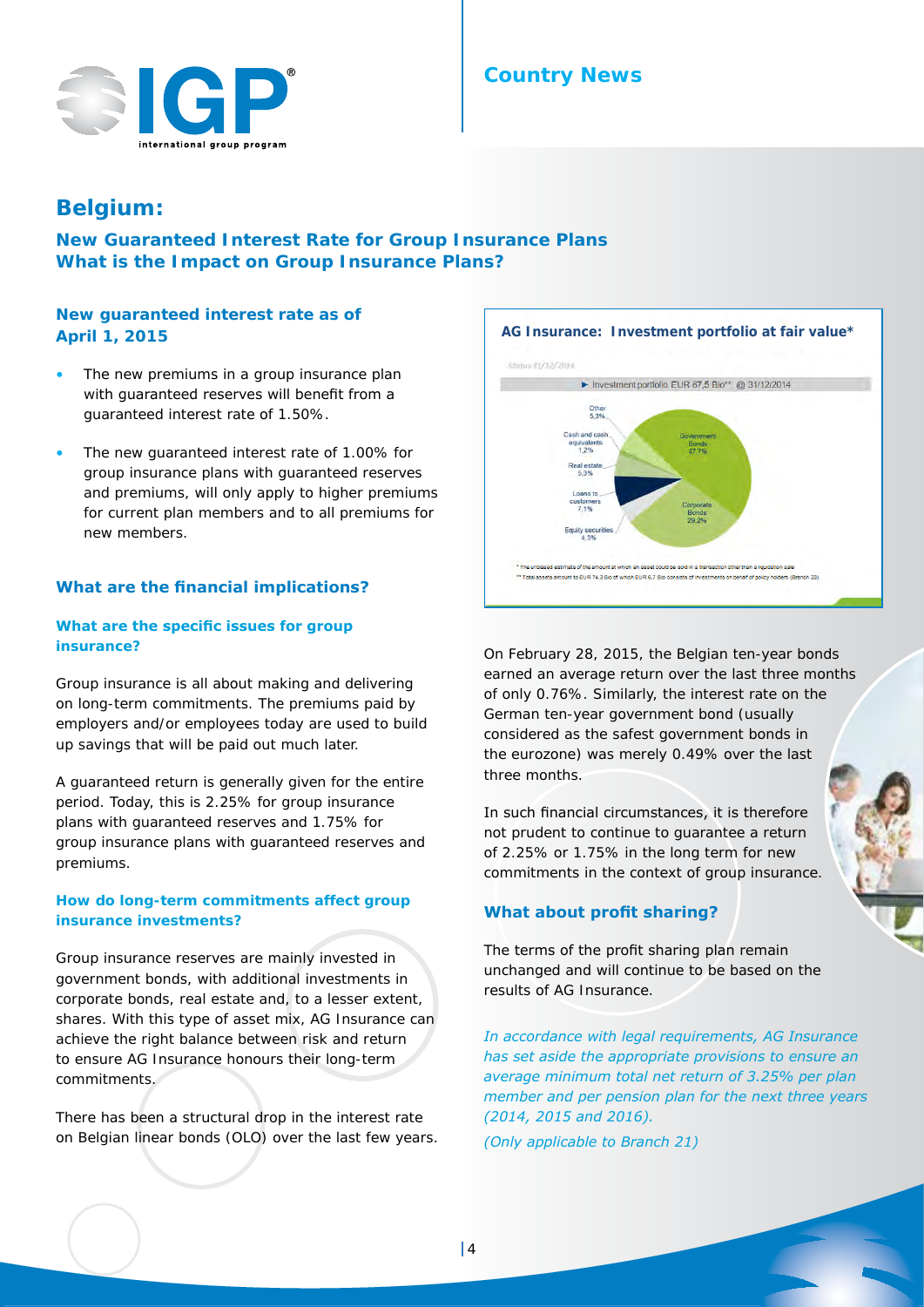

# **Country News**

# **Belgium**

# **New Guaranteed Interest Rate for Group Insurance Plans What is the Impact on Group Insurance Plans?**

#### **Do you have a group insurance plan with guaranteed reserves?**

This is a group insurance plan with a guaranteed interest rate on previously accrued reserves that will remain guaranteed until the actual policy maturity date, as stipulated in the group insurance plan regulations. If there are any subsequent changes in the guaranteed interest rate, the new rate will only apply to future premiums. The guaranteed interest rate can also be revised for new premiums.

As of 01/04/2015, a new guaranteed rate of 1.50% will be applied to new premiums.

| <b>Reserves at</b><br>$2.25%***$       | Guaranteed at 2.25% |
|----------------------------------------|---------------------|
| <b>Reserves at</b><br>$3.25\%**$       | Guaranteed at 3.25% |
| Reserves at<br>4.75%                   | Guaranteed at 4.75% |
| New premiums as from 01/04/2015: 1.50% | 1.50%               |
|                                        |                     |

#### **Do you have a group insurance plan with guaranteed reserves and premiums?**

For this type of group insurance plan, the guaranteed interest rate applies to previously accrued reserves as well as to new premiums, as long as they remain below current premium levels, and will remain guaranteed until the actual policy maturity date, as stipulated in the group insurance plan regulations. If there are any subsequent changes in the guaranteed interest rate, these will only affect the higher premiums collected.

For this type of group insurance, the new guaranteed interest rate of 1.00% will only apply to higher premiums for current plan members and to all premiums for new members.

| <b>Reserves at</b><br>$1.75%***$ | Guaranteed at 1.75%                                               |                     |  |
|----------------------------------|-------------------------------------------------------------------|---------------------|--|
| <b>Reserves at</b><br>$3.25%$ ** | Guaranteed at 3.25%                                               |                     |  |
| <b>Reserves at</b><br>4.75%*     | Guaranteed at 4.75%                                               |                     |  |
|                                  | Increase in the premium rate as from 01/04/2015: 1.00%            |                     |  |
|                                  | Increase in the premium rate<br>heginolog 01/04/2015              | 1.00%               |  |
|                                  |                                                                   |                     |  |
|                                  | Increase in the premium rate between<br>01/01/2013 and 01/04/2015 | Guaranteed at 1.75% |  |
|                                  | Increase in the premium rate between<br>01/01/1999 and 31/12/2012 | Guaranteed at 3.25% |  |

## **Would you like to discuss your group insurance plan in Belgium?**

If you would like to discuss the opportunity of pooling your employee benefits plans in Belgium in more detail, please contact your IGP Account Manager or:



Mr. Koen Cole **AG Insurance**  $T + 322 664 8568$ E internationalnetworks.employeebenefits@aginsurance.be W www.agemployeebenefits.be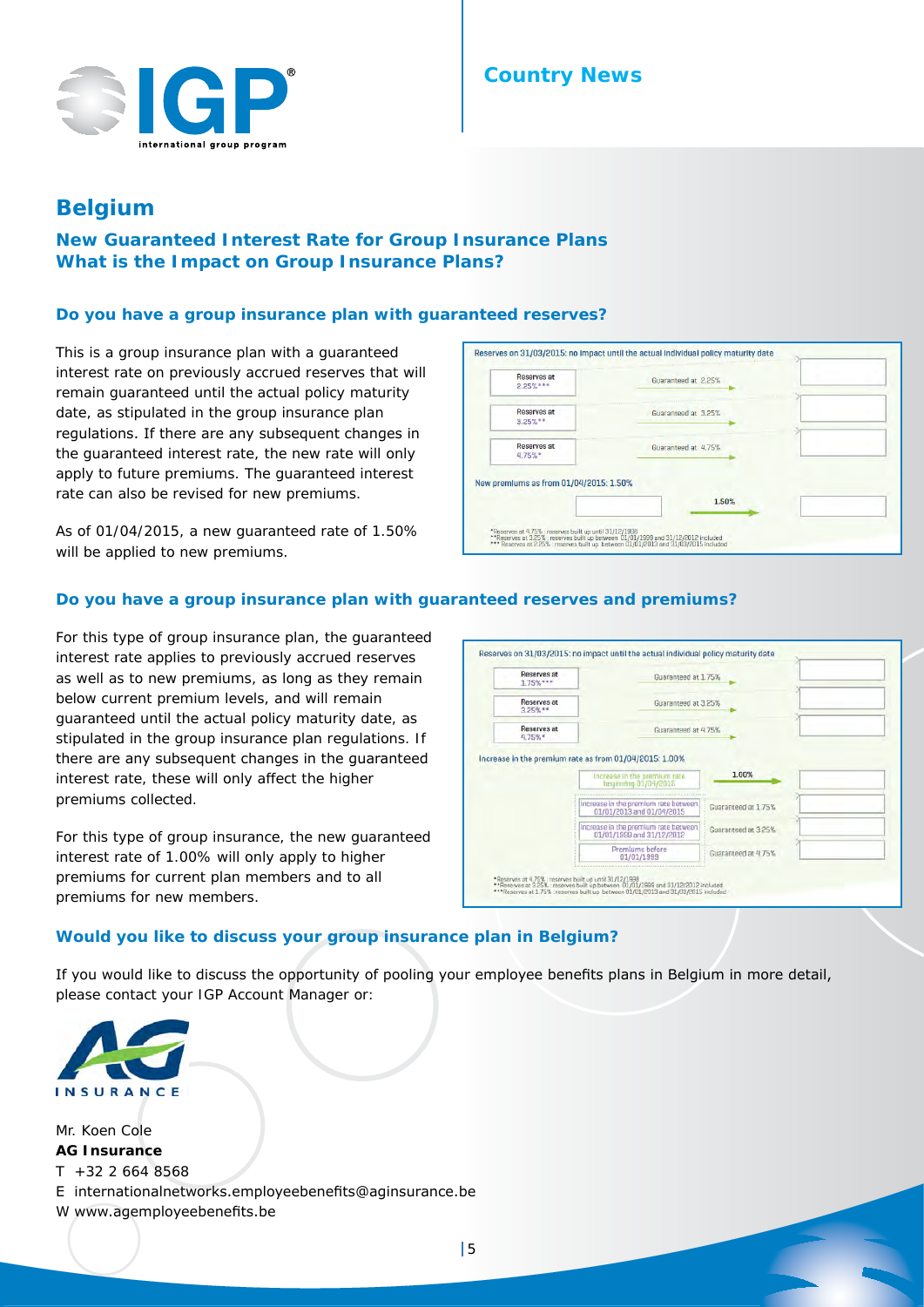

# **2015 Roundtable Discussion: The Advantages of Pooling**

# **Pooled Benefits: Should You Take the Plunge? By Gareth Francis,** *HR Grapevine*

HR Grapevine, in association with AXA PPP healthcare, Canada Life Group Insurance and IGP, hosted a roundtable in January 2015 in London.

**With the help of senior compensation and benefit professionals from G4S, Schlumberger, American Express, AECOM, Aon Hewitt and Willis, we discussed the advantages of pooling benefits.**

Pooled benefits can seem a scary concept to the uninitiated. Those floating the idea can be put off by time constraints and breakdowns in communication. But for those ready to dive in, there are treasures to be found.

#### **In it for the dividends?**

*An efficient pool is not about maximising dividends. If you don't get a dividend, it simply means you've paid the right price.*

One common belief held by many around pooling benefits is that the only advantage to be gained is the international dividend, but this was widely dismissed by most delegates. They claimed that while pooling can return a dividend, this was far from the only benefit it can offer and was not even necessarily desirable.

One explained: "An efficient pool is not about maximising dividends. If you don't get a dividend, it simply means you've paid the right price."

They added that this could often be misunderstood by other members of the company working outside of compensation and benefits who may then expect dividends each year. They agreed that when dividends do come through, they should be reinvested in benefits.

This was echoed by advisors. One said: "I would never advise to do it for a dividend. Staff benefits should come to staff. Dividends can help pooling, but it should never be driven by them."

#### **Diving in**

Others agreed, adding that one of the biggest advantages they had found was the time-saving nature of pooling benefits across their company. "Although pools can be time consuming to initially set up, the renewals will be much quicker," one explained.

"As the pool grows, the time saved increases, and it also gives companies improved negotiating power when renewing."

"They also have the potential for coming up with special arrangements that would otherwise not be possible." For example, one multinational parent company used part of their International Dividend to pay out an ex-gratia payment to an employee who was not eligible for coverage.

Another employer noted that depending on the composition of the pool, larger pools can sometimes allow for more flexibility when dealing with the local insurers.

Our experts next discussed whether it was advisable to also introduce benefits to encourage a healthier workforce, such as gym membership, in an attempt to reduce claims. It was generally agreed that these benefits tended to be more effective over a longerterm.

One explained: "In the shortterm, I have seen claims rise; because, for example, preventive screening/tests cost money, and staff can injure themselves when pursuing a more active lifestyle."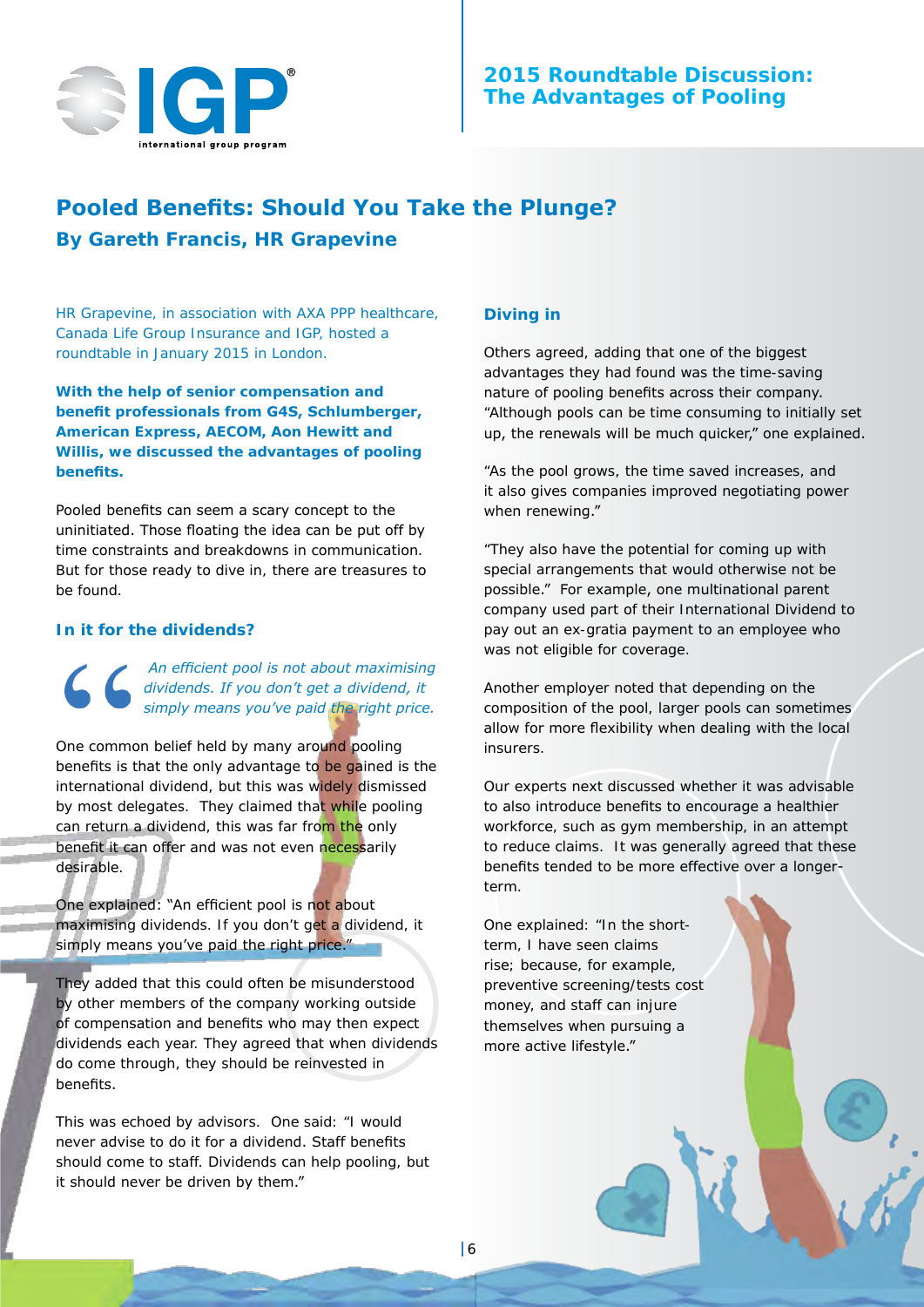

# **2015 Roundtable Discussion: The Advantages of Pooling**

# **Pooled Benefits: Should You Take the Plunge? By Gareth Francis,** *HR Grapevine*

"The implementation of a wellness programme might make staff more aware of what they can claim for and as such, increase the claims."

An underwriter explained that there are two main considerations around such schemes when writing a health policy: the likelihood a health scheme will engage employees and how risk will be minimised. Medical can be pooled and needs to be reviewed case by case. "It's about the culture in each business and what they want to achieve".

#### **Plain sailing**

A decade ago, some predicted that the end was nigh for pooling. We asked our guests to give us their thoughts on this. The response was unanimous: "They couldn't have been more wrong, the market share has increased every year."

However, they also agreed that some more optimistic predictions turned out to be incorrect. Some expected American multinationals to have pan-European plans in place with many of their branches being in the EU. However, with countries remaining more autonomous than some companies expected, changes were less far-reaching than predicted.

Others explained they had expected more positive changes within pooling. "People hoped for innovation, for markets to move, but that hasn't happened."

> Thanks to our participants, Dieter Gistellnck and Nick Skipper of Willis Group Holdings, Paul Devitt and Matt Lee of Aon Hewitt, Mathew Davies of G4S, Gregory Delacroix of Schlumberger, Michaela O'Rellly of American Express, Alex Jefferson of AECOM, Gavin Shay and Clive Negle of AXA PPP healthcare, Tim Stoves and Jon Ford of Canada Life and Wint Moldensers and Nele Segers of IGP.

> > Canada Life

However, they agreed the success had also been the result of a forward-looking vision. "Pooling networks were pro-active; they looked for business in less mature regions such as Asia and South America."

#### **Good forecast**

So what could the future hold for pooling? While our roundtable members speculated that flexible benefits may have a knock-on impact, pooling is generally expected to stay fundamentally the same.

"With healthier workforces, the demands for benefits included in the pool may rise and fall, but huge changes in what it includes are unlikely."

However, there was an expectation that responsibility for selecting the pool provider could move away from HR. "We could see this responsibility move to those in charge of Group Risk. Rising life expectancies could also see enterprise risk increased, and this should be taken into account. The question is: "Who will be best placed to judge this?"



**Your Benefits** 

**611** 

**D. WALWORLD** 

**WATCH THE** VIDEO ONLINE

IGP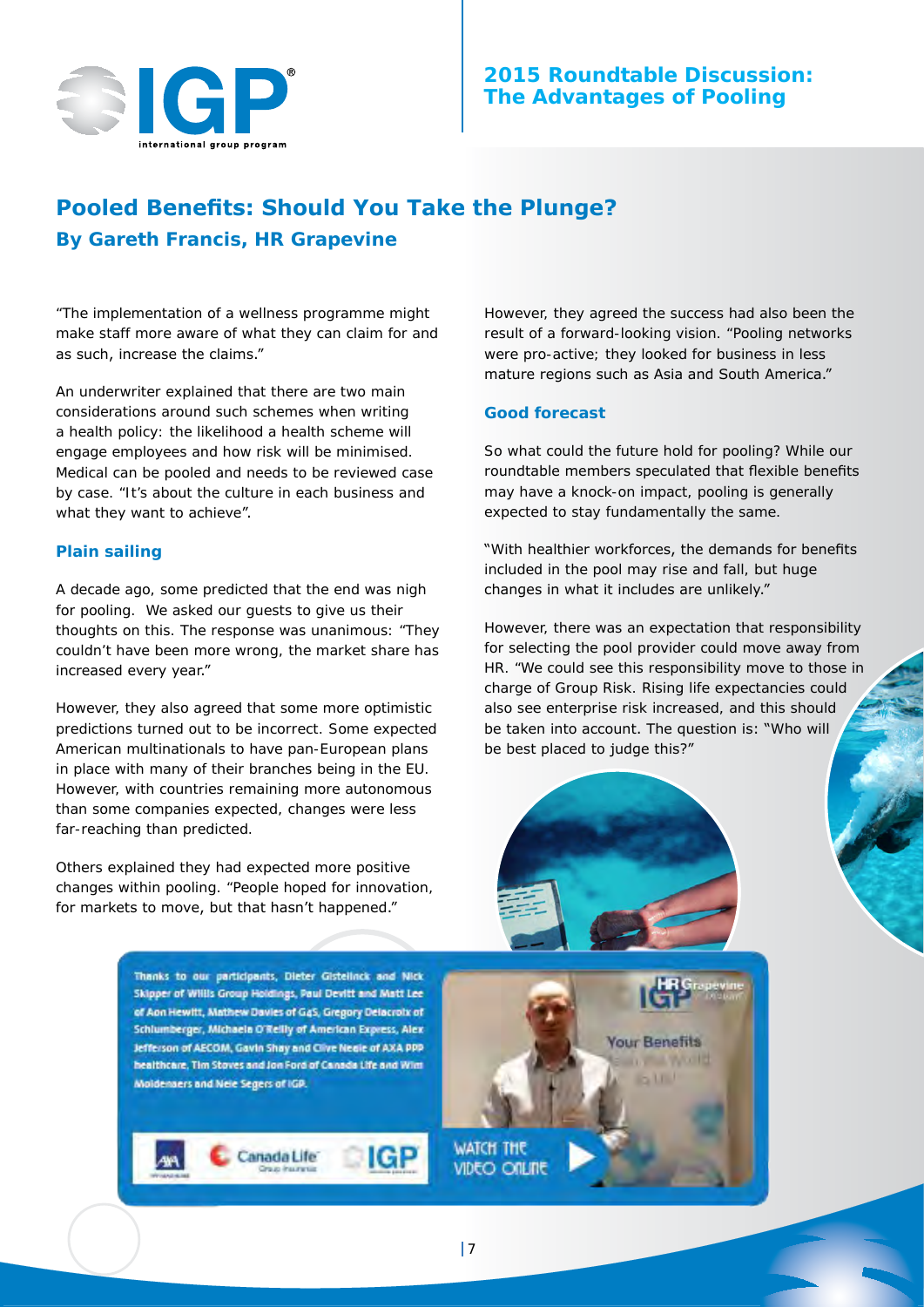

# **2015 Roundtable Discussion: The Advantages of Pooling**

# **Pooled Benefits: Should You Take the Plunge? By Gareth Francis,** *HR Grapevine*

#### **Multinational message**

For now though, the choice seems to be remaining in one place according to providers. "We find the decisions are staying in HR, with help from other departments including legal, to ensure a well-rounded understanding of policies, contacts and pooling."

But once a decision is made to go for pooling, crossnation communication can prove difficult. So how can companies get their message out to their international offices? The first step is to get global HQ talking to local brokers to understand the market in that country and what policies could work for pools. In theory, this should be easier than ever before thanks to mobile devices and other technologies becoming more widespread.

*Ideally, you want locally based eyes and ears that understand both the needs of your company and the local market.*

However, advisors warned this was not always the case. "There is a risk of over-communication. Ideally, you want locally based eyes and ears that understand both your company needs and the local market." 

There is also the struggle for influence from other departments that need consulting when implementing pooling. One advisor explained: "The level of silos can be staggering. When consulted together, many become unwilling to step up and make a decision, so there is a lot of to-ing and fro-ing. When Finance gets involved, they can sometimes push to increase the potential for dividends. HR departments must be wary." 

The discussion finished by summing up the key points raised during the day. Though many are put-off by pooling due to the time taken to implement, all those who had taken the plunge agreed it now saves them time every year. Some issues of communication can crop up; but, by keeping on message with key people who understand business needs and local markets, these can be avoided.

Finally, while the composition of pooled benefits may change in the future, the idea should remain the same overall, although we may eventually see responsibility move from HR to other departments.

A special thank you to our participants: Dieter Gistelinck and Nick Skipper of Willis Group Holdings, Paul Devitt and Matt Lee of Aon Hewitt, Mathew Davies of G4S, Gregory Delacroix of Schlumberger, Michaela O'Reilly of American Express, Alex Jefferson of AECOM, Gavin Shay and Clive Neale of AXA PPP healthcare, Tim Stoves and Jon Ford of Canada Life and Wim Moldenaers and Nele Segers of IGP.



*This article has been published with permission from Executive Grapevine International Ltd.* [CLICK HERE](http://edition.pagesuite-professional.co.uk//launch.aspx?eid=90f6bd88-d054-4d92-95b9-418e07ca12c1&pnum=32 ) *to view the original publication.*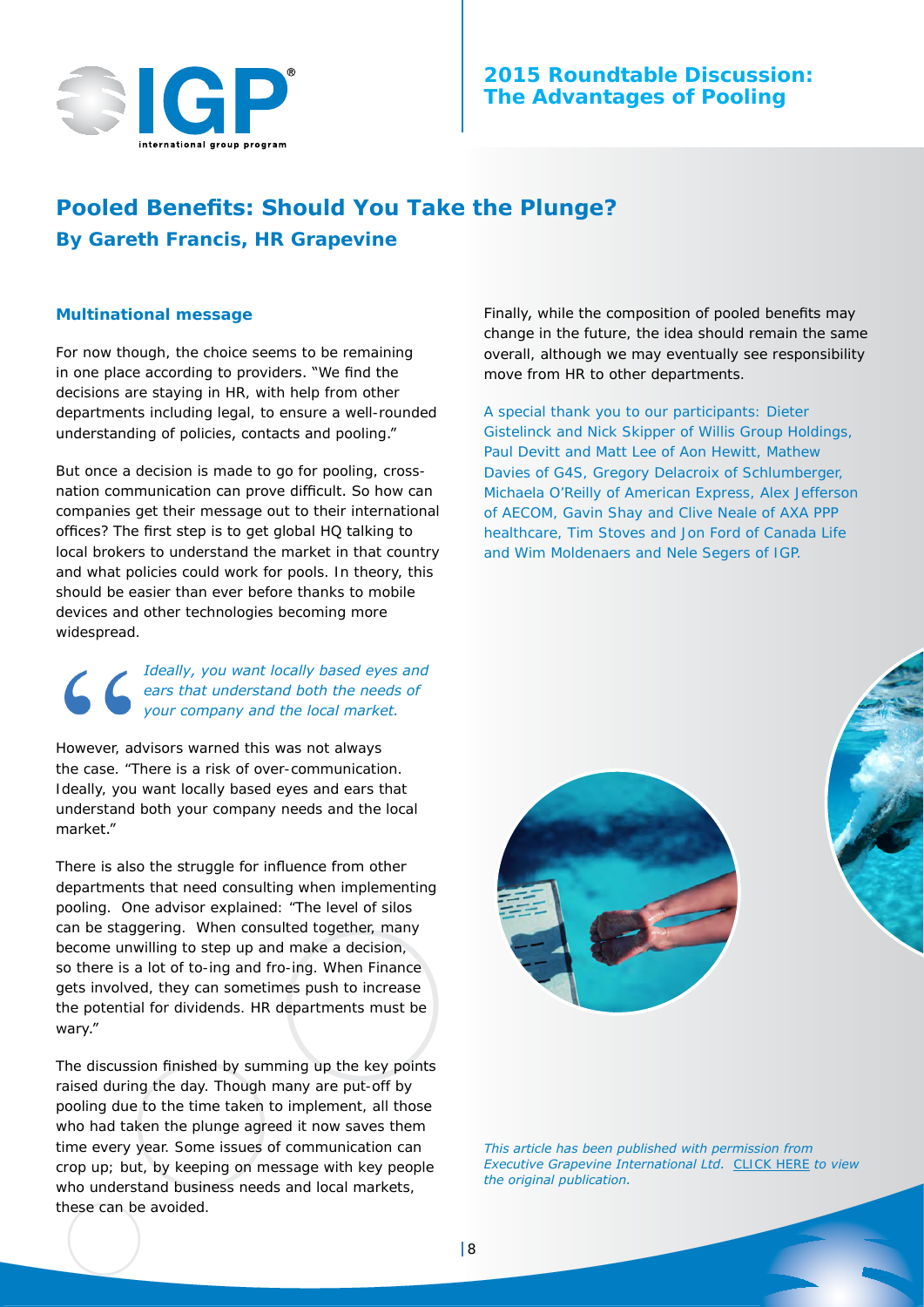

# **UK AXA PPP healthcare cares about your employees and workplace wellbeing**

## **The benefits of workplace wellbeing**

In the past, wellbeing initiatives have been seen as an adjunct to health and safety activities, and in some cases, were little more than a perk – witness the vogue for the desk-based head massage in the 1980s, or aromatherapy treatments as part of flexible benefits packages. However, there is a growing recognition that these "nice to haves" no longer reflect the needs of many workplaces and employees. Employers now seek wellbeing initiatives that help employees to stay fit and contribute to productivity improvements.

AXA PPP healthcare is introducing 'Proactive Health', a ground-breaking approach to engaging populations and driving health behaviour change in a manner that is both inclusive and cost effective.

In addition, AXA PPP healthcare offers a "Fast Track Appointments" service for its members (now also an option in its core large corporate plan).

## **Proactive Health: Help people become healthier and businesses perform better**

AXA PPP healthcare's Proactive Health is designed to help people change their lifestyle behaviours through a personalised programme of tools and services, inspiring individuals to take responsibility for their own health.

The goal is to boost productivity, performance and morale, while reducing personal health risks such as blood pressure, body mass index and mental health issues.



#### Technology: The Health

[Gateway](https://www.axappphealthcare.co.uk/health-services/the-gateway/) sits at the heart of the Proactive Health programme, supporting each element. It's the single home for all of your health and wellbeing activity. It's personalised to all users and drives business insight that delivers programme success.

- People: AXA PPP healthcare's Proactive Team is passionate about helping people change their lives. The team includes lifestyle coaches, communication specialists, physiotherapists, onsite wellbeing managers, psychologists and support technicians.
- Coaching: AXA PPP healthcare will work with you to help shape a programme that best fits your company's business needs.
- Communication: AXA PPP healthcare will work with you to help you create a buzz around your programme, building on each success.

## **Getting your employee in front of the right specialist, fast**

Fast Track Appointments is perhaps one of the most simple yet effective ways that AXA PPP healthcare creates a better experience for their members.

AXA PPP healthcare's Corporate Health Plan now has a Fast Track option for both new and existing business.

When your employee needs to see a specialist, the last thing they want to do is wait. AXA PPP healthcare's Fast Track Appointments helps employees to see the right consultant, quickly. It's a little added service that can make a big difference.

#### Benefits to the member

- Member calls with an open referral, and (subject to authorisation) AXA PPP healthcare will do the rest ... Simple
- Speed and convenience
- The specialists' fees are paid in full

#### Benefits to your business

- Helps to contain costs
- Protects your health investment
- AXA PPP healthcare takes care of your colleagues' health cover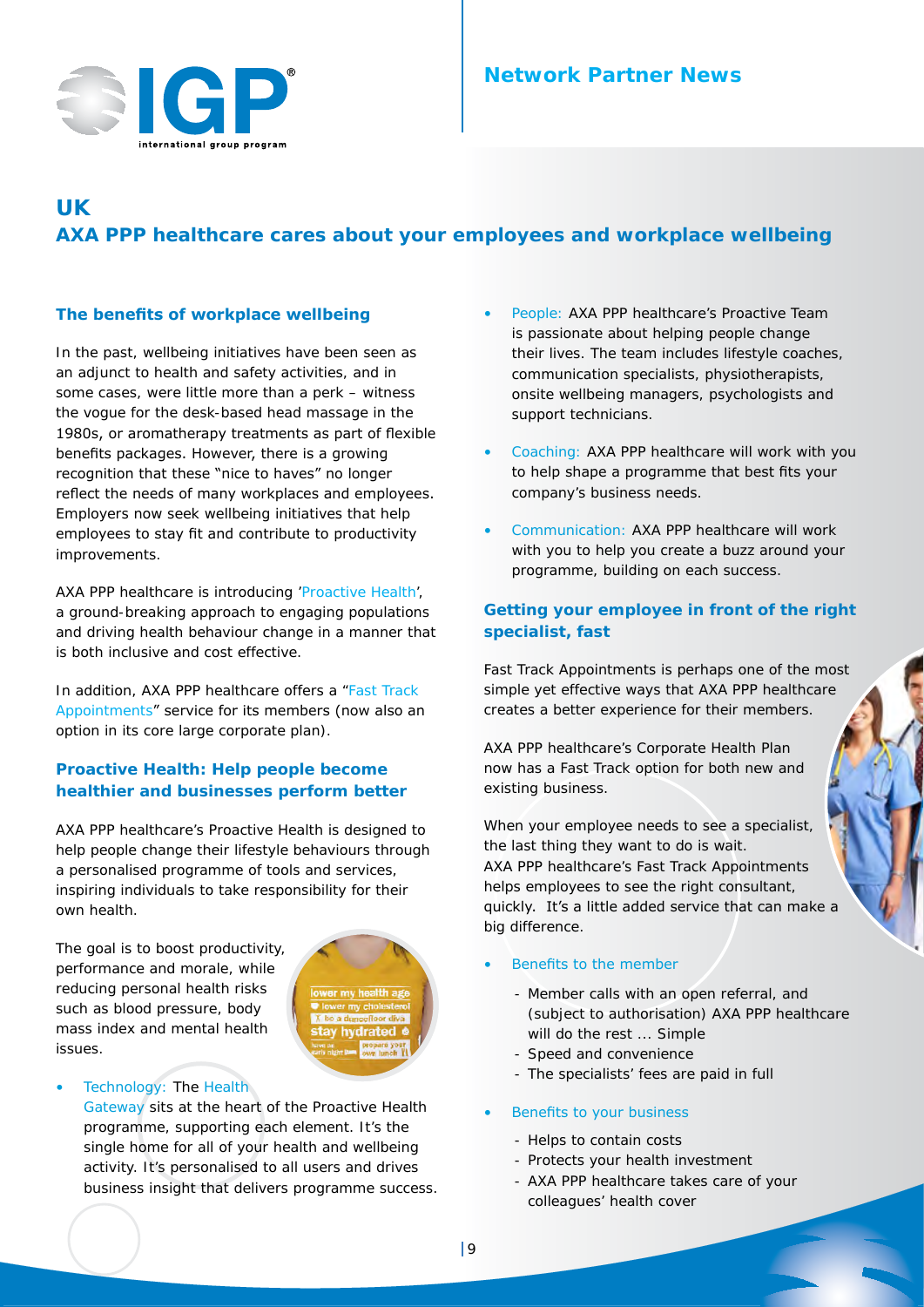

# **UK AXA PPP healthcare cares about your employees and workplace wellbeing**

## **How can managers enhance employee engagement, health and wellbeing?**

Managers play a key role in the effectiveness of employee engagement, health and wellbeing strategy. The behaviours they demonstrate have a direct impact on their team, yet often, managers receive little support.

AXA PPP healthcare and Affinity Health at Work, recently offered a webinar that explored how development programmes aimed at managers can help create and enhance a culture of sustainable employee engagement, health and wellbeing.



This webinar provides:

- An understanding of the evidence-based approach to manager development.
- Practical guidance on the competencies and considerations that feed into the design of effective management development programmes.
- Resources to enhance success in achieving sustainable employee health, wellbeing and engagement in your organisation and particularly in supporting and developing managers to play their role in this.

## **AXA PPP healthcare wins "Best Healthcare Provider" at the Corporate Adviser awards**

*We're delighted to have won and see it as recognition that intermediaries and clients alike value the services we provide. Our approach to directional care and clinical pathways such as our Fast Track Appointments and Musculoskeletal Pathway are now establishing a framework for health & wellbeing initiatives because they provide financially sustainable solutions whilst never losing sight of the importance of continuing to enhance the member experience.*

- Paul Moulton, Director, Intermediary Distribution, AXA PPP healthcare

#### **Interested in what AXA PPP healthcare has to offer?**

For more information on the Proactive Health programme and how it can help to reduce the health risks within your business, please contact your IGP Account Manager or:



Mr. Mark Dilnot **AXA PPP healthcare** T +44 79 74 83 31 07 E mark.dilnot@axa-ppp.co.uk W www.axa-ppp.co.uk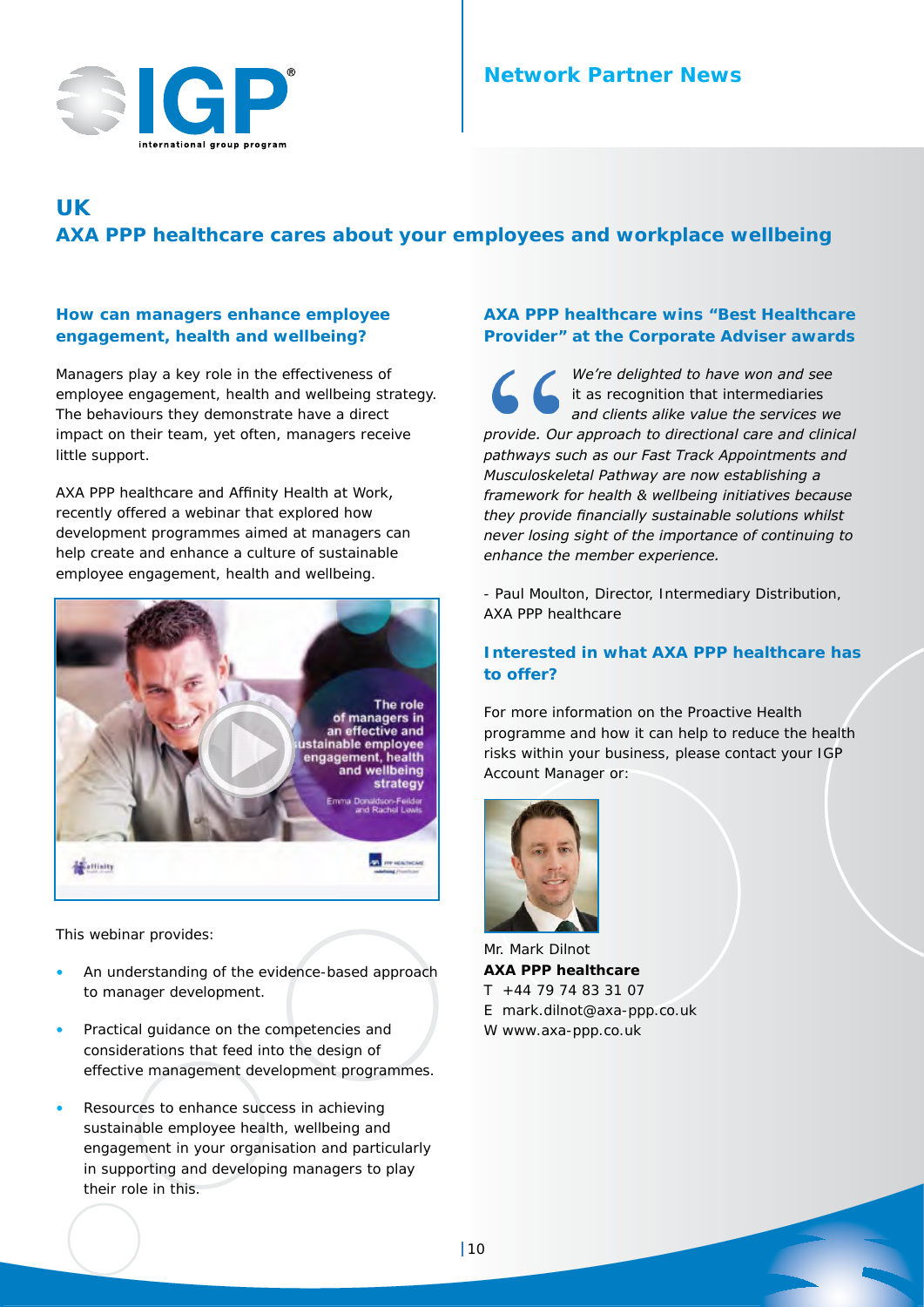

# **UK**

# **Canada Life Group Insurance 2014 in Numbers – A Success Story in Group Risk**

#### **Market Share**

Canada Life celebrated achieving the overall No. 1 spot in the UK Group Insurance market based on gross premium income for the first time in 2014.

This builds on its first-place position in terms of employees and employers covered – according to the Swiss Re Group Watch Survey of 2014 – and shows that Canada Life is now the largest on every industry metric.

## **Advisor Opinion**

The 7th wave of the ORC International Adviser survey 2014, an industry-wide assessment of how group risk insurers are performing, placed Canada Life Group Insurance at the top of the industry for the third year in a row and in first place for service for the sixth consecutive year.

For the first time ever, it was also the "top of the table" for medical underwriting.

Rated as good or excellent by 93% of advisers, vs. a market average of 68%, Canada Life created a clear lead between itself and the other providers in this market.

## **CLASS Success**

Part of this success is due to CLASS - the Canada Life Automated Self Service platform, for sub-100 employee group risk cases - which now holds in excess of 7% of all Group Risk schemes, enabling advisers to profitably operate in the SME employer segment.

# **Record Uptake of Services**

In 2013, Canada Life re-contracted with Best Doctors Second Medical Opinion Services and Capita Health and Wellbeing Services; and in 2014, there were record numbers of service users taking advantage of these benefits.

Red Arc, which provides support to scheme members when a critical illness claim is

submitted, was also recontracted in 2014, and its service usage for Group Critical Illness claimants had a 90%+ claimant take-up.

Case volumes continue to grow significantly every year on the back of the growth of the critical illness product that was launched, with Best Doctors and Red Arc uniquely combined, in January 2011.

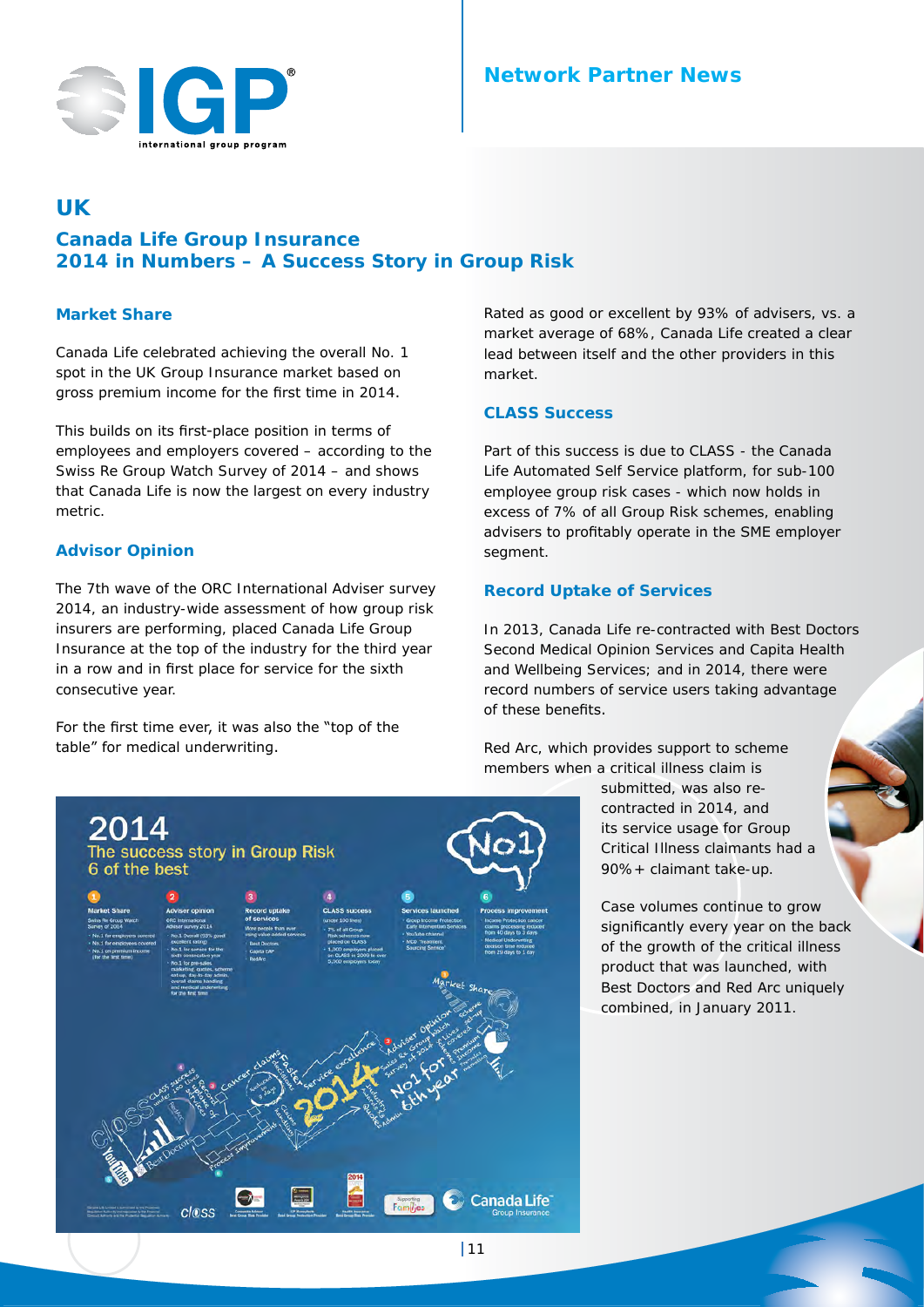

# **UK**

# **Canada Life Group Insurance 2014 in Numbers – A Success Story in Group Risk**

#### **Services Launched**

This promotion of value and service over price has continued with the October 2014 launch of the Medical Care Direct 'Treatment Sourcing Service', in preparation for the full roll-out of the Government's 'Fit for Work Service.' This is further evidence that support for employers, employees and family members will continue as Canada Life aims to provide much more than a financial benefit.

## **The 7Families Initiative**

Canada Life Group Insurance is also a supporter of the Seven Families initiative, a charity-led campaign that is providing tax-free income for a year to seven families who have lost their income due to a longterm illness or disability.

As a further demonstration of Canada Life's firm commitment to the Group Risk industry, and evidence of providing support beyond the purely financial, the insurer continues to seek ways to further the industry and product profiles in wider media.

## **Medical Underwriting Update**

Throughout 2014, Canada Life has worked hard to ensure more timely decisions on cover for customers going through the medical underwriting process.

Some of the improvements in 2014 include:

#### **Health Declaration**

By updating the style and format of the Health Declaration, Canada Life has been able to double the number of cases where a decision can be made without requiring further information.

Canada Life also updated the form to allow electronic editing. The form can then be signed as normal and scanned or posted back.

#### **Hazardous Pursuit Questionnaire**

Canada Life has also updated its hazardous pursuit questionnaires so that risk can be more accurately assessed.

#### **Tele-Interviews**

Following feedback, Canada Life has enhanced its process for conducting tele-interviews, which can now be done by a Canada Life Technical Underwriter where it is deemed appropriate. This has benefits both in terms of timeliness and interview techniques that can add huge value when working with high net-worth individuals/clients.

#### **2014 Awards**

- Health Insurance Best Group Risk Provider
- Corporate Adviser Best Group Risk Provider
- **ILP Moneyfacts Best Group Protection** Provider

## **Canada Life Group Insurance: Your Best Choice**

Canada Life is committed to building strong relationships with their customers by providing market-leading products, as well as exemplary service and support.

If you would like to discuss your group life and pension plan in the UK, please contact your IGP Account Manager or:



Ms. Verna Beighton

#### **Canada Life Group Insurance**

- T +44 117 9164 036
- E MultinationalPooling-CanadaLife@canadalife.co.uk
- W www.canadalife.co.uk/group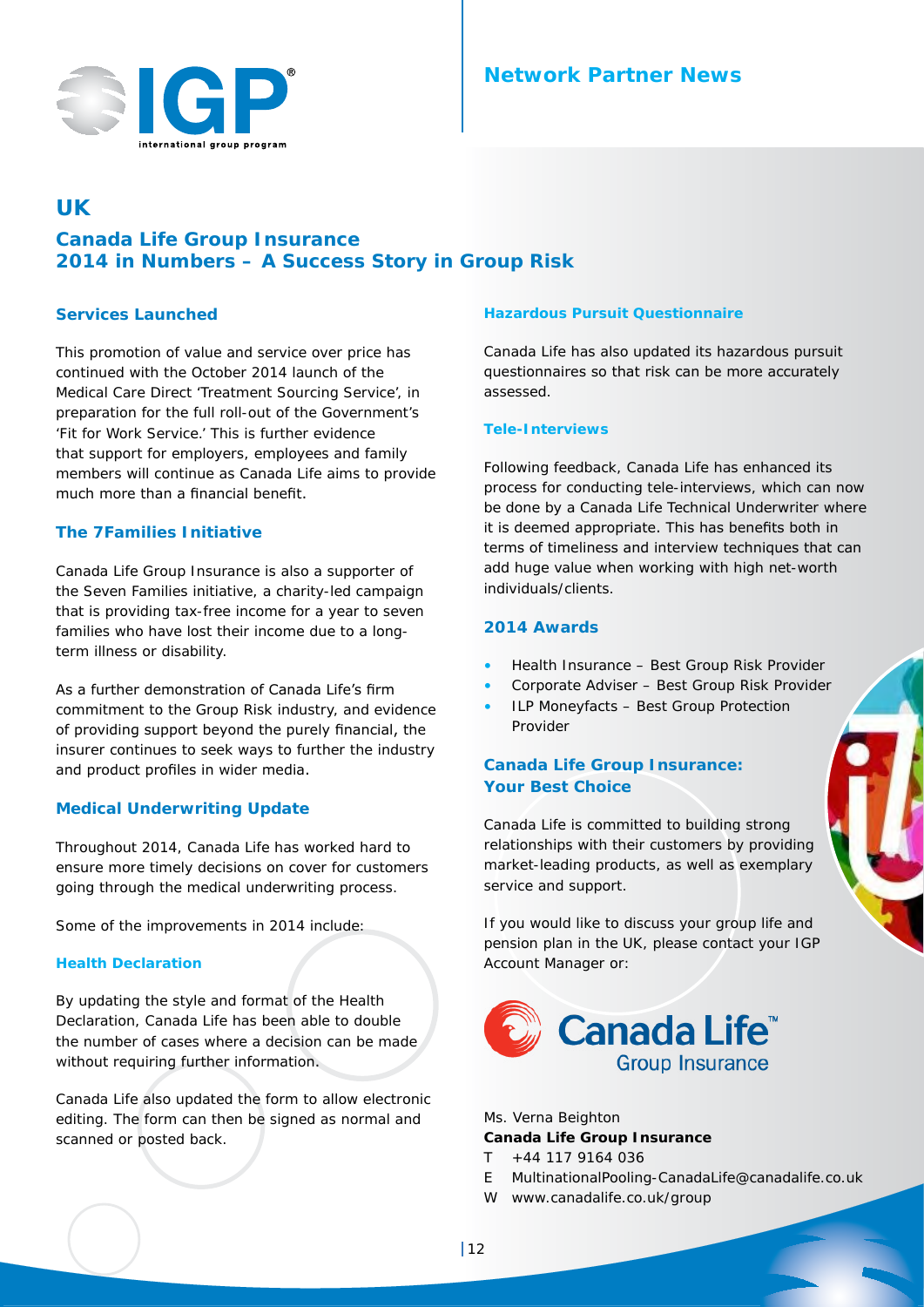# **Network Partner News**



# **Hungary**

**AEGON Hungary Composite Insurance Company: Our Award Winning Network Partner in Hungary**

## **AEGON Hungary: A major market player and innovation leader**

AEGON Hungary Composite Insurance Company was Hungary's sole insurance company until 1986 and is the successor of the former national insurance company. In 1992, AEGON was privatized by the Netherlands-based AEGON Group, which has roots dating back over 160 years. The AEGON Group has a significant share of the world's life and pension insurance market, and 90 percent of its revenue comes from these services. The Dutch-Americanowned AEGON Group also has a traditional presence in the accident and health insurance markets.

AEGON is one of Hungary's leading providers of life assurance, pensions and investment products. It is Hungary's second-largest provider of pension schemes and the third-largest provider of life assurance and income protection solutions to individuals and corporations. AEGON is also the leader in the household insurance sector with a 33% share of this market.

AEGON's pension fund, the AEGON Voluntary and Private Pension Fund, celebrates its 20th anniversary in 2014. Since its inception, the fund has grown to a membership of nearly 200,000, making AEGON one of the leaders in the voluntary mutual pension market.



## **2014: An award-winning year for AEGON Hungary**

- 2014 Insurance Company of the Year "Claims Settlement" category
- Figyelő Top 200: 2014 Financial Institution of the Year
- Excellence in Customer Service Award 2014: Insurance Industry Special Award
- European Excellence Awards 2014: Finance Award for the "National Property Damage Prevention Program"
- CSR Hungary Award 2014 for demonstrating outstanding Corporate Responsibility

## **Interested in discussing your Hungarian employee benefits plan with AEGON and IGP?**

Martin Zinsler, IGP Account Manager, regularly travels to Hungary and can visit your subsidiary, together with AEGON, to discuss trends and provide information about what is typical in the local employee benefits market.

If you would like to discuss this, please contact your IGP Account Manager or:



Mr. Károly Balázs **Aegon Hungary Composite Insurance Company**  $T + 36 1 476 5373$ 

- E balazs.karoly@aegon.hu
- W www.aegon.hu

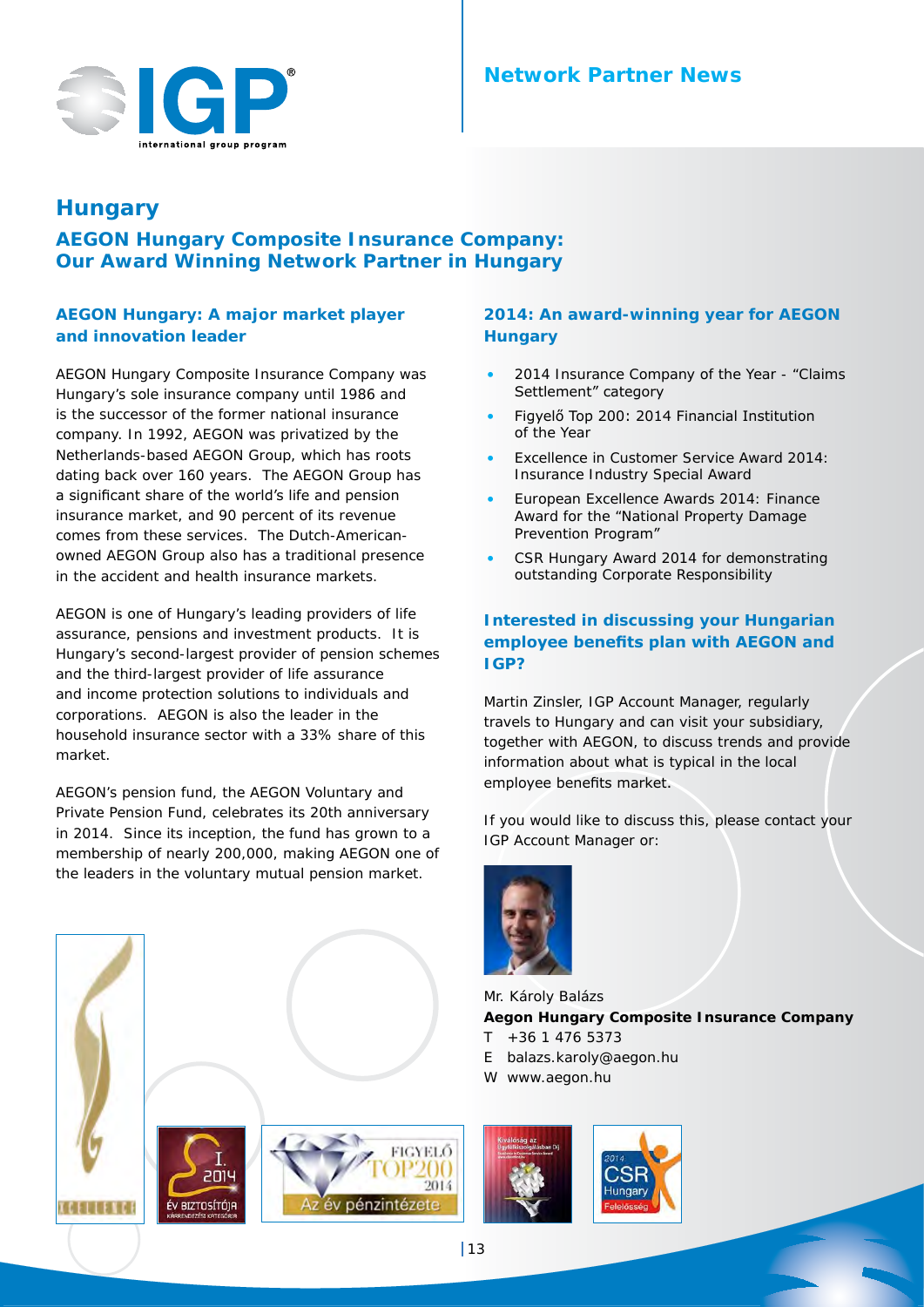

# **TCNs & Expatriates AXA Introduces New International Savings Product for IMEs**

# **Challenges for Internationally Mobile Employees (IMEs)**

In the field of international employee benefits, multinational clients have specific requirements with regard to insurance cover and retirement savings for their internationally mobile assignees. HR Management is faced with the challenge of guaranteeing a first-rate level of risk and pension coverage, wherever these employees are working.

The provisions governing employment and social insurance, entitlements to pension benefits and the relevant contribution deadlines can vary from country to country. This means that continuous coverage based on individual arrangements is always associated with major administrative overhead. This is especially true for "Global Nomads", employees who move frequently from one country to another in the course of their career.

## **AXA introduces new International Savings Product**

As a response to this important need, AXA has launched a new international savings solution, in addition to the already existing group insurance plan for health, disability and death.

The international savings solution (IPP) has been set up by AXA in Luxembourg via a fully-owned subsidiary of the AXA Group with a longstanding tradition and experience in the provision of pension plans in the international environment. It is based on a Luxembourg group insurance contract. As the world's second most important location for funds, Luxembourg has a legal protection system with outstanding features – ideal for the retirement provision of mobile employees.

AXA's international savings solution is designed to secure a continuous savings process for retirement, regardless of the temporary country of assignment of an internationally mobile employee.

#### **Product Features**

#### **Investment competence**

- Asset Management by AXA Investment Managers (AXA IM)
- Selection of third-party asset managers (open platform)

#### **Flexibility of investment profiles**

- Investment strategy profiles (target maturity plan, pre-defined investment profiles or free selection of underlying funds)
- Combination of insurance guarantees (nominal value guarantees, minimum return guarantee) with unit-linked funds

#### **Flexibility and freedom on pension plan features**

- Multiple currencies available
- Customized benefit design

#### **Modern online administration and web services**

- Access for HR Management
- Access for individual employee

## **Would you like to know more about what AXA has to offer to your IMEs?**

If you would like to discuss the death, disability, health and /or pension coverage possibilities through AXA, please contact your IGP Account Manager or:



Ms. Graziella Stros **AXA Global Protect**  T +41 58 215 51 19 E graziella.stros@axa.ch

W www.axa.com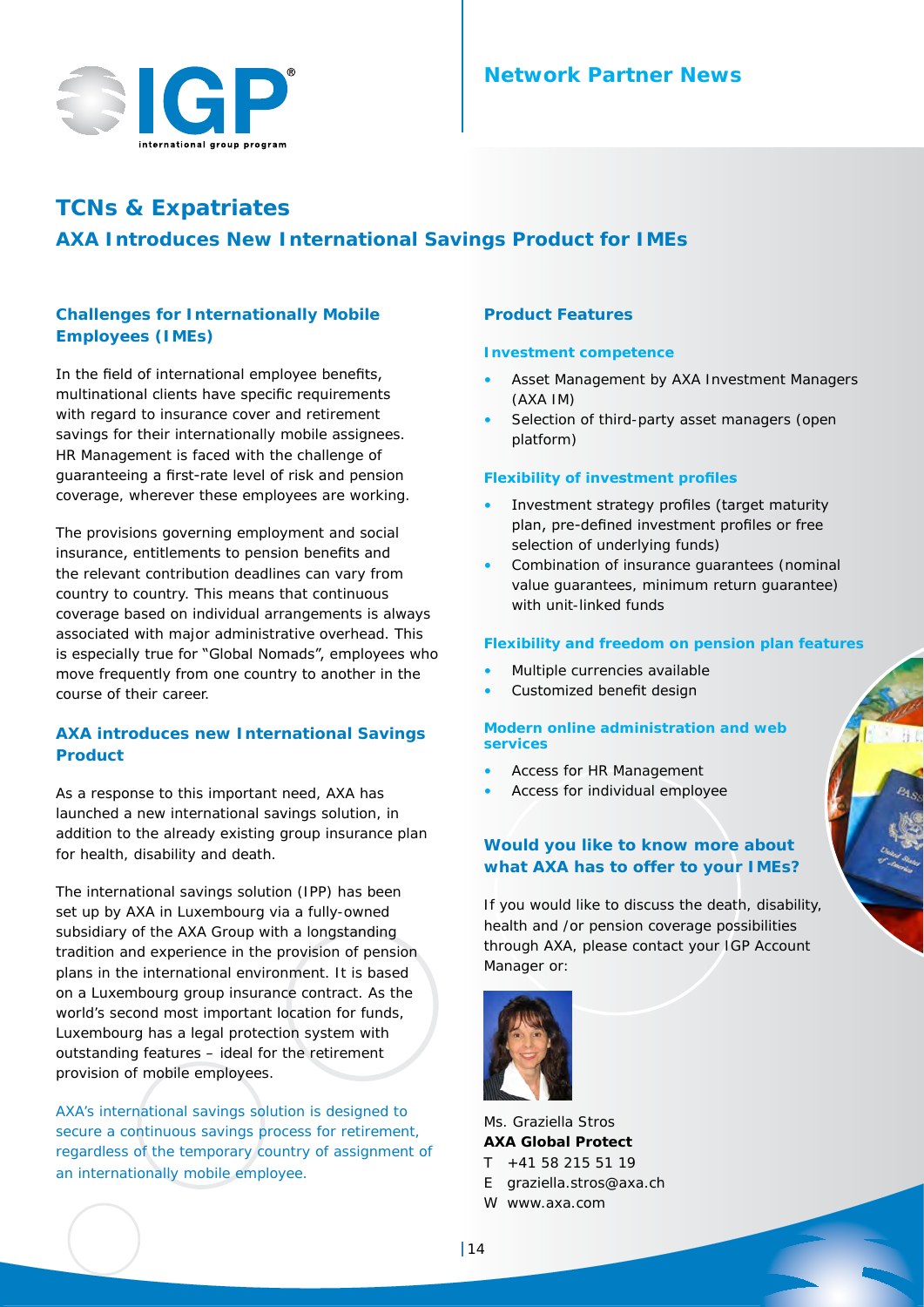

# **IGP Subsidiary Visits**

# **Schedule of IGP Subsidiary Visits**

# **An opportunity to have an IGP representative meet with your local subsidiary**

IGP devotes many resources to meeting with your local subsidiaries to explain how IGP works and the possible advantages to them of participating in IGP. These meetings also enable your subsidiaries to gain market knowledge about what employee benefits plans their competitors are offering and what is typical in their market.

In addition, these meetings allow us to gather information on your behalf about your operations' current employee benefits plans and how they are financed.

Staff members from IGP offices in Boston, Bogotá, Brussels and Singapore travel regularly to participate, together with our Network Partners, in meetings with subsidiaries of our clients around the world.

If you would like IGP to meet with your local colleagues, we urge you to contact your IGP Account Manager (or the responsible IGP contact for the country or region shown below) and provide the contact details of your local representative so we might set up a meeting.

#### *Ideally, you should send your local management an e-mail to encourage them to meet with IGP.*

#### **The following trips are scheduled for the year:**

| <b>Month</b> | <b>Dates</b> | <b>Country</b> | <b>IGP Contact</b>                              |
|--------------|--------------|----------------|-------------------------------------------------|
| Ongoing      |              | Austria        | $\boxtimes$ Martin Zinsler                      |
| Ongoing      |              | Belgium        | ⊠ Britt Verhoeven                               |
| Ongoing      |              | Finland        | ⊠ Oxana Ivas                                    |
| Ongoing      |              | France         | $\boxtimes$ Juliette Roque                      |
| Ongoing      |              | Hungary        | ⊠ Martin Zinsler                                |
| Ongoing      |              | Ireland        | ⊠ Britt Verhoeven                               |
| Ongoing      |              | Luxembourg     | ⊠ Britt Verhoeven                               |
| Ongoing      |              | Netherlands    | ⊠ Britt Verhoeven                               |
| Ongoing      |              | Norway         | ⊠ Oxana Ivas                                    |
| Ongoing      |              | Singapore      | $\boxtimes$ Richard Tan & $\boxtimes$ Joyce Low |
| Ongoing      |              | Sweden         | ⊠ Oxana Ivas                                    |
| Ongoing      |              | Switzerland    | $\boxtimes$ Brenda Hewitt                       |
| Ongoing      |              | UK             | ⊠ Nele Segers                                   |
| April        | $6 - 10$     | Hong Kong      | ⊠ Richard Tan                                   |
|              | $12 - 16$    | <b>UAE</b>     | $\boxtimes$ Charles Albers                      |
|              | $15 - 17$    | Poland         | $\boxtimes$ Jan Maerien                         |
|              | $16 - 17$    | USA, Miami     | ⊠ Michael Spincemaille                          |
|              | $20 - 24$    | China          | $\boxtimes$ Richard Tan                         |
|              | $20 - 21$    | Italy, Milan   | ⊠ Susan Angelastro                              |
|              | $20 - 24$    | Thailand       | ⊠ Joyce Low                                     |
|              |              |                |                                                 |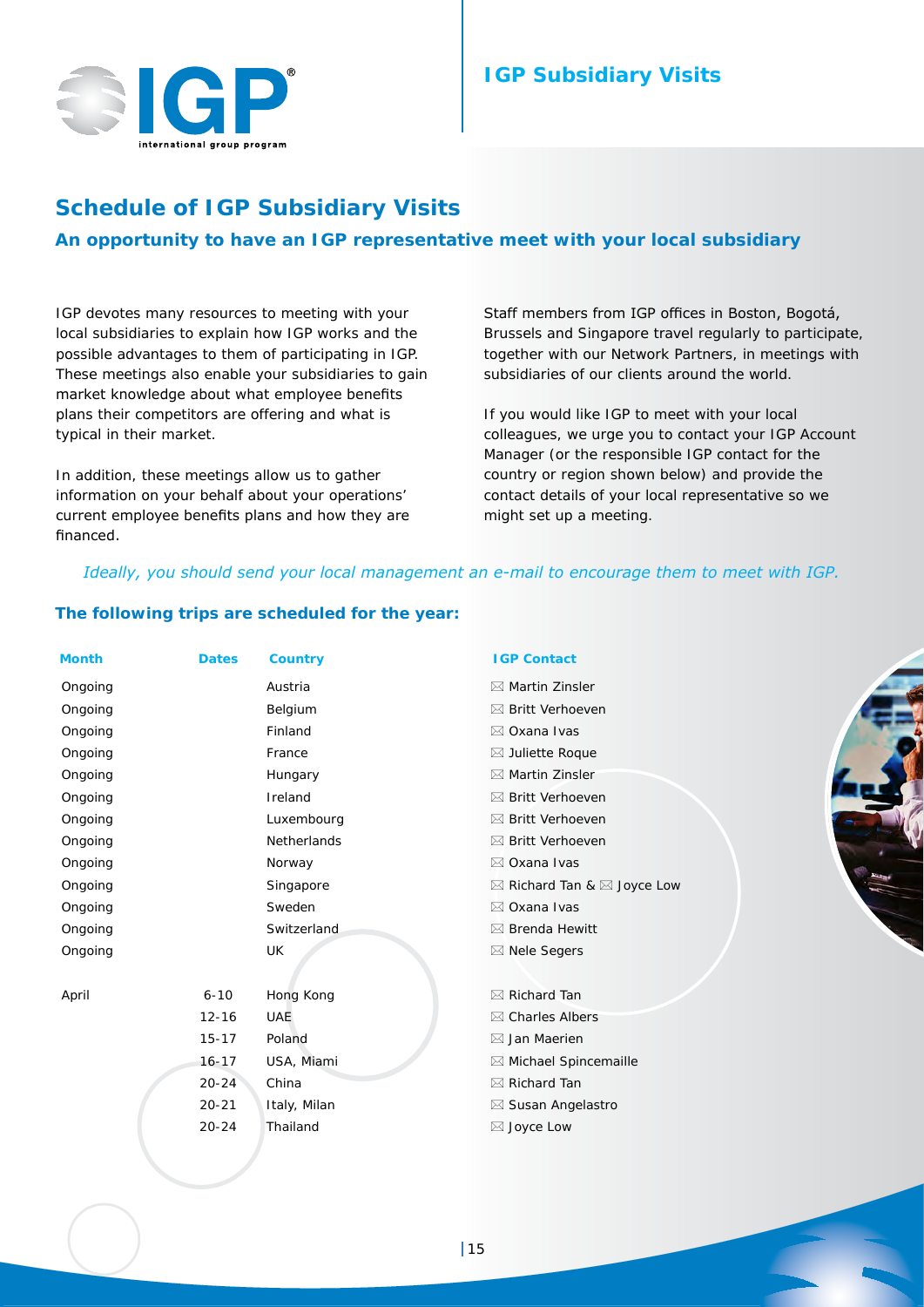

# **IGP Subsidiary Visits**

# **Schedule of IGP Subsidiary Visits An opportunity to have an IGP representative meet with your local subsidiary**

| Month     | <b>Dates</b> | <b>Country</b>  | <b>IGP Contact</b>                |
|-----------|--------------|-----------------|-----------------------------------|
| May       | $4 - 8$      | Brazil          | ⊠ Michael Spincemaille            |
|           | $6 - 8$      | Portugal        | ⊠ Britt Verhoeven                 |
|           | $11 - 15$    | Hong Kong       | $\boxtimes$ Richard Tan           |
|           | 11           | Paraguay        | ⊠ Michael Spincemaille            |
|           | $11 - 15$    | Taiwan          | $\boxtimes$ Joyce Low             |
|           | $12 - 13$    | Uruguay         | ⊠ Michael Spincemaille            |
|           | 18-22        | Spain           | $\boxtimes$ Maxime Manderlier     |
|           | 25-29        | Malaysia        | $\boxtimes$ Joyce Low             |
|           | $25 - 29$    | Philippines     | $\boxtimes$ Richard Tan           |
| June      | $15 - 18$    | Russia          | ⊠ Arvid Kleber                    |
|           | TBA          | Denmark         | $\boxtimes$ Mark Horbag           |
| July      | $6 - 10$     | South Korea     | $\boxtimes$ Richard Tan           |
|           | $6 - 10$     | Thailand        | ⊠ Joyce Low                       |
|           | $20 - 24$    | China           | ⊠ Richard Tan                     |
|           | 27-31        | Malaysia        | ⊠ Joyce Low                       |
| August    | 24-28        | Thailand        | $\boxtimes$ Joyce Low             |
|           | 18-20        | Ecuador         | $\boxtimes$ Nele Segers           |
|           | $21 - 27$    | Peru            | ⊠ Nele Segers                     |
|           | TBA          | Brazil          | ⊠ Michael Spincemaille            |
|           | TBA          | Chile           | ⊠ Michael Spincemaille            |
| September | 28-30        | Malaysia        | ⊠ Joyce Low                       |
|           | $8 - 20$     | Italy           | ⊠ Susan Angelastro                |
| October   | $1 - 2$      | Malaysia        | $\boxtimes$ Joyce Low             |
|           | $5 - 9$      | Canada          | $\boxtimes$ Tamara Laanen         |
|           | $5-9$        | Ukraine         | ⊠ Maryana Khomenko                |
|           | $6 - 8$      | Mexico          | ⊠ Michael Spincemaille            |
|           | $12 - 16$    | Thailand        | ⊠ Joyce Low                       |
|           | 19-23        | Hong Kong       | ⊠ Richard Tan                     |
|           | TBA          | Greece          | $\boxtimes$ Benoit Van den Daelen |
|           | TBA          | Turkey          | ⊠ Benoit Van den Daelen           |
| November  | $2 - 6$      | China           | ⊠ Richard Tan                     |
|           | $16 - 20$    | Hong Kong       | $\boxtimes$ Richard Tan           |
|           | $16 - 20$    | Malaysia        | ⊠ Joyce Low                       |
|           | 30           | Taiwan          | ⊠ Joyce Low                       |
|           | <b>TBA</b>   | <b>Brazil</b>   | ⊠ Michael Spincemaille            |
|           | TBA          | Central America | ⊠ Michael Spincemaille            |
| December  | $1 - 4$      | Taiwan          | ⊠ Joyce Low                       |
|           | <b>TBA</b>   | Mexico          | ⊠ Michael Spincemaille            |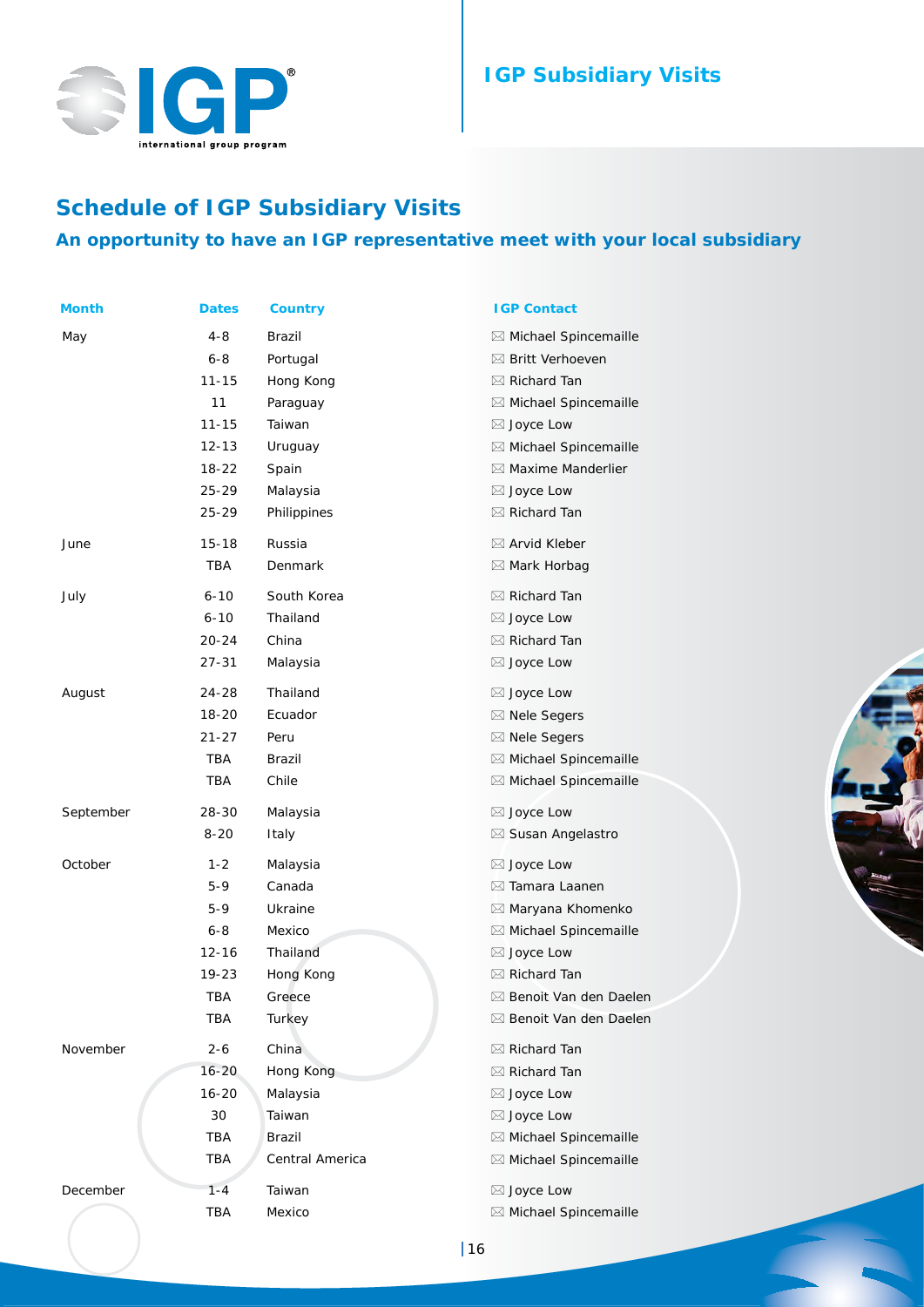# **IGP Events**



# **IGP Workshop for** *Multinational Corporations*

**IGP Europe Offices, Brussels Monday & Tuesday, June 1 & 2, 2015**

The annual "IGP Workshop on Employee Benefits and Multinational Pooling" is a unique opportunity for representatives of multinational corporations who would like to benefit from classes on multinational pooling and employee benefits from an international perspective.

You should plan to attend if:

- You are new to the world of employee benefits;
- You recently started working with the IGP Network and want to learn how you can get the most out of your IGP pool;
- Your company has been a long-standing IGP client, but you want to know more about the services IGP can offer and how you can further expand your pool;
- You are still considering pooling and would like to gain more insight first.

#### **Hotel Accommodation**

A number of rooms have been blocked at the Best Western Park [Hotel](http://www.eurostarsmontgomery.com/EN/hotel.html) (within a 25-minute walking distance of our office) at the preferential rate of EUR 155 for a single room (breakfast included).

#### **Registration Information**

- Registration fee: EUR 150 (to be paid via invoice)
- Online registration [here](https://www.jhsurveys.com/votingmodule/s180/survey/379915/1636/)
- Registration deadline: May 15, 2015

#### **More Information?**

If you need more information, please contact your IGP Account Manager or:

JOO SOL

Ms. Inge Luyten inge.luyten@igpeurope.com +32 2 775 29 41

# **Programme for Multinational Corporations: Monday, June 1, 2015** 14:00 Introduction to IGP 14:30 Introduction to Employee Benefits 15:45 Introduction to Multinational Pooling 17:00 End of Day's Programme 18:30 Walk in Brussels & Dinner hosted by IGP **Tuesday, June 2, 2015** 08:30 Individual Discussion with your IGP Account Manager (optional) 09:00 Review of an IGP International Experience Report 10:45 Managing Your IGP Account 12:00 Lunch hosted by IGP 13:30 Captive Reinsurance - two concurrent sessions: - A General Introduction - IGP's Captive Capabilities 14:45 International Employee Benefits & Pooling Trends 16:00 Closing Drink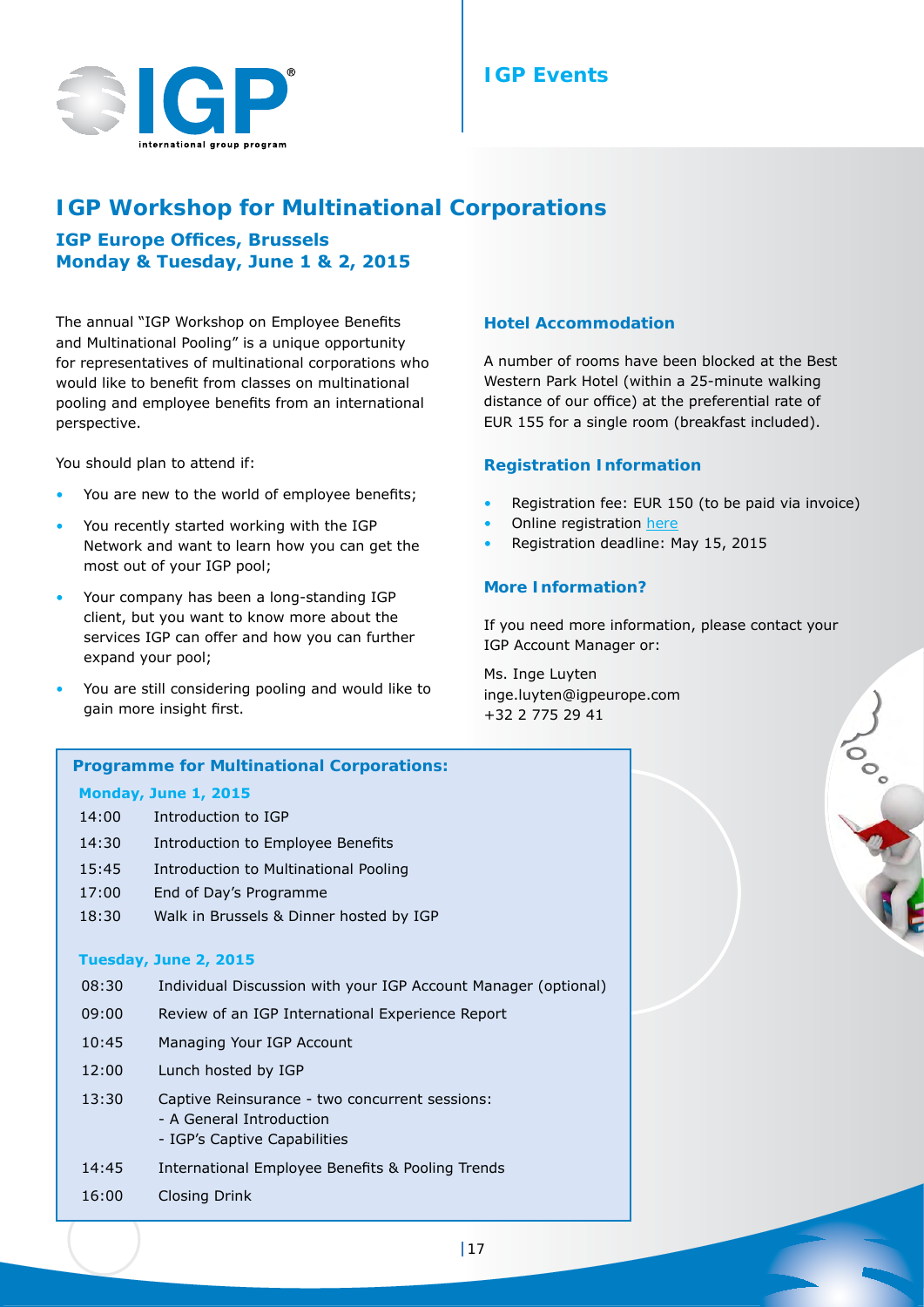



# **IGP Workshop for** *International Advisors*

# **IGP Europe Offices, Brussels Wednesday, June 3, 2015**

To address the particular needs and interests of brokers and consultants, we are planning to organize our next "IGP Workshop on Multinational Pooling" on June 3, 2015.

The workshop is mainly aimed at newcomers to the international benefits field or those needing a refresher course on international pooling matters.

During just one day, the participants will receive a wealth of information ranging from sessions on first and second stage accounting, to analysis and review of international experience reports, as well as sessions on account protection, cash flow and risk management products.

#### **Hotel Accommodation**

A number of rooms have been blocked at the Best Western Park [Hotel](http://www.eurostarsmontgomery.com/EN/hotel.html) (within a 25-minute walking distance of our office) at the preferential rate of EUR 155 for a single room (breakfast included).

#### **Registration Information**

- Registration fee: EUR 150 (to be paid via invoice)
- Online registration [here](https://www.jhsurveys.com/votingmodule/s180/f/379913/dd6d/)
- Registration deadline: May 15, 2015

#### **More Information?**

If you need more information, please contact your IGP Account Manager or:

Joo Sea

Ms. Inge Luyten inge.luyten@igpeurope.com +32 2 775 29 41

#### **Programme for International Advisors:**

#### **Wednesday, June 3, 2015**

09:00 Introduction to IGP Europe 09:30 Introduction to Multinational Pooling 10:30 Review of an IGP International Experience Report 11:45 Managing & Protecting IGP Plans 12:45 Lunch hosted by IGP 14:00 Captive Reinsurance - two concurrent sessions: - A General Introduction - IGP's Captive Capabilities 15:15 International Employee Benefits & Pooling Trends 16:30 Closing Drink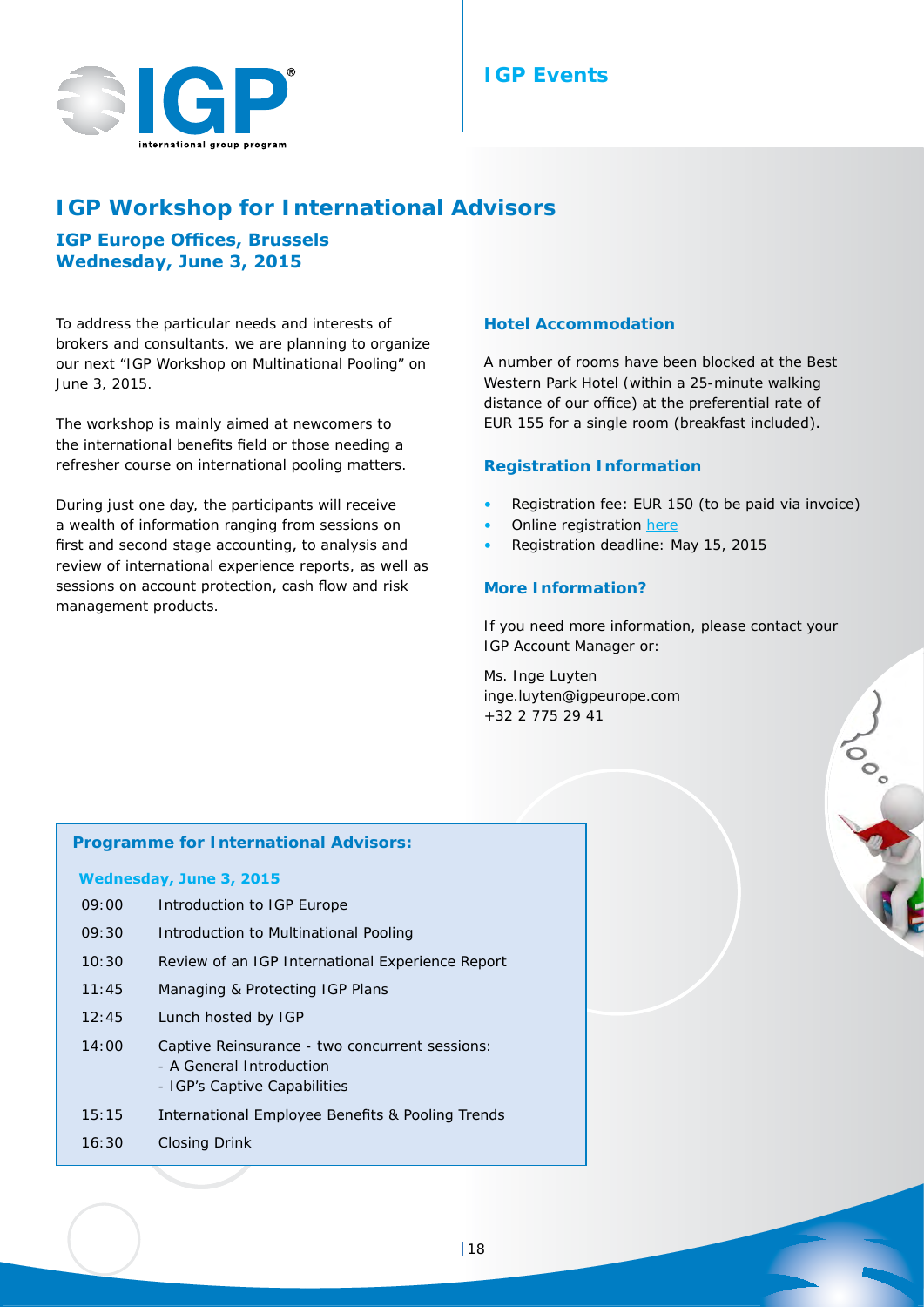

# **IGP Calendar**

# **Seminars & Events**

# **2015**

| June                   | $1 - 2$ | IGP Training for Multinational Corporations                             | IGP Office, Brussels                        |
|------------------------|---------|-------------------------------------------------------------------------|---------------------------------------------|
|                        | 3       | <b>IGP Training for International Advisors</b>                          | IGP Office, Brussels                        |
| September              | 28      | Complimentary Training Program on<br>Multinational Pooling (see page 2) | Renaissance Waterfront Hotel                |
| September -<br>October | 29 - 30 | IGP International Employee Benefits Seminar                             | Renaissance Waterfront Hotel<br>Boston, USA |



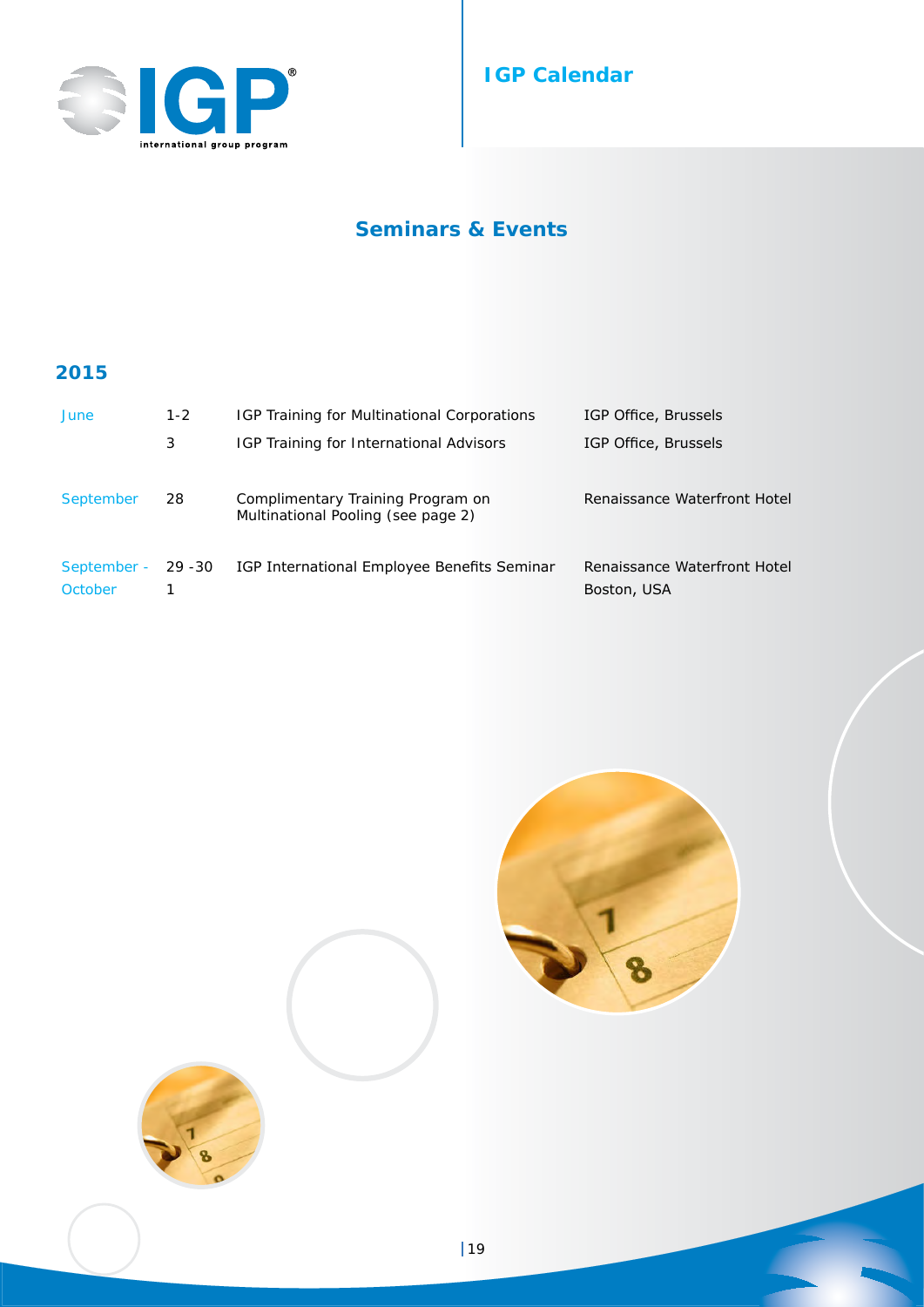

# **List of IGP Network Partners**

#### **Argentina** SMG LIFE

**Armenia** Via Welbi\*

**Australia** AMP Life Limited

**Austria** ERGO Versicherung AG

**Azerbaijan** Via Welbi\*

**Baltic States (Estonia, Latvia & Lithuania)** Mandatum Life Insurance Baltic SE\*

**Belgium** AG Insurance

**Brazil** Mapfre Seguros Brazil

**Canada** Manulife Financial Corporation – Canadian Division

**Channel Islands** AXA PPP healthcare Canada Life Limited

**Chile** Mapfre Compañía de Seguros de Vida de Chile S.A.

**China (Mainland)** Taiping Pension Company, Limited

**Colombia** Mapfre Colombia Vida Seguros, S.A.

**Costa Rica** Via Mapfre La Centro Americana S.A.\*

**Denmark** PFA Pension

**Dominican Republic** ARS Palic Salud, S.A. (Health) Mapfre BHD Compañía de Seguros, S.A. (Life)

**Ecuador** MAPFRE Atlas Compañia de Seguros S.A.\*

**El Salvador** Mapfre La Centro Americana S.A.

**Finland** Mandatum Life Insurance Company Limited

#### **France**

AXA France Vie Quatrem Assurances Collectives

#### **French Guyana**

AXA France Vie Quatrem Assurances Collectives\*\*

**Greece** The ETHNIKI Hellenic General Insurance Company

**Guadeloupe** AXA France Vie Quatrem Assurances Collectives\*\*

**Guatemala** Via Mapfre La Centro Americana S.A.

**Honduras** Via Mapfre La Centro Americana S.A.

**Hong Kong** AXA China Region Insurance Company Limited

**Hungary** Aegon Hungary Composite Insurance Company

**India** Max Life Insurance\*

**Indonesia** PT. Asuransi Jiwa Manulife Indonesia

**Ireland** Irish Life Assurance plc

**Italy** UnipolSai Assicurazioni S.p.A.

**Japan** The Dai-ichi Life Insurance Company, Limited

**Korea** Samsung Life Insurance Company, Ltd.

**La Réunion** AXA France Vie Quatrem Assurances Collectives\*\*

**Liechtenstein** AXA Winterthur

**Luxembourg** Cardif Lux Vie S.A.

**Macau** AXA China Region Insurance Company Limited\*

**Malaysia** AIA Bhd.

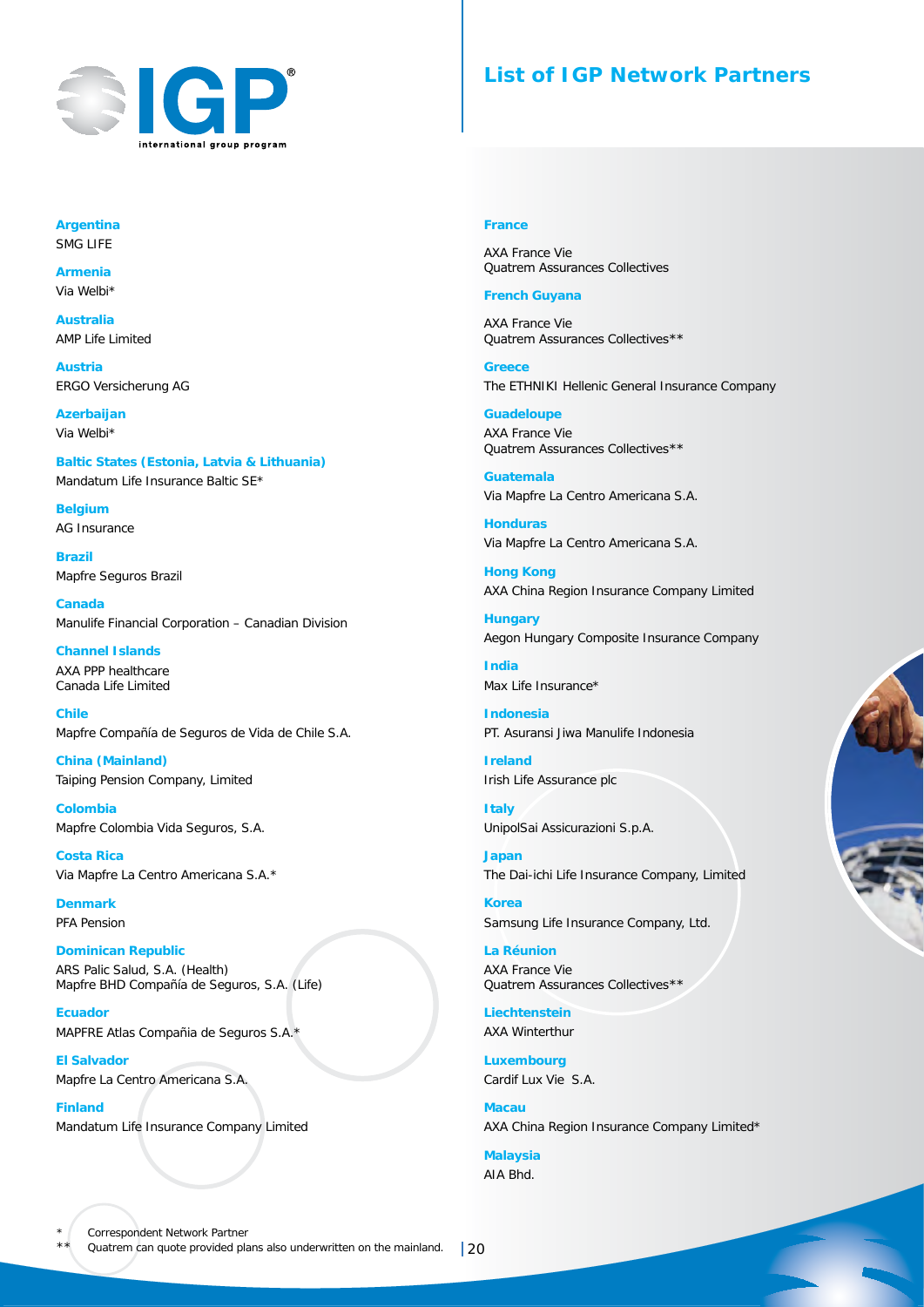

# **List of IGP Network Partners**

**Martinique** AXA France Vie Quatrem Assurances Collectives\*\*

**Mauritius** SWAN Group\*

**Mayotte** AXA France Vie Quatrem Assurances Collectives\*\*

**Mexico** Seguros Monterrey New York Life, S.A.

**Monaco** AXA France Vie Quatrem Assurances Collectives

**Namibia** Via The Old Mutual Life Assurance Company (South Africa) Limited

**Netherlands** a.s.r. | De Amersfoortse Insurance

**New Zealand** Fidelity Life Assurance Company Limited

**Nicaragua**  Via Mapfre La Centro Americana S.A.

**Norway** Storebrand Livsforsikring AS

**Panama** Via Mapfre La Centro Americana S.A.

**Paraguay** Mapfre Paraguay Compañía de Seguros S.A.

**Peru** Mapfre Perú Compañía de Seguros y Reaseguros

**Philippines** The Insular Life Assurance Co., Ltd.

**Poland** Pramerica Życie TUiR SA

**Portugal** VICTORIA-Seguros, S.A.

**Russia** Welbi

**Singapore** Aviva Ltd.

**Slovenia** ERGO zavarovalnica, podružnica v Sloveniji\* **South Africa** The Old Mutual Life Assurance Company (South Africa) Limited

**Spain** Caja de Seguros Reunidos, Compañía de Seguros y Reaseguros, S.A. (CASER)

**Sweden** S<sub>pp</sub>

**Switzerland** AXA Winterthur

**Taiwan (Republic of China)** Shin Kong Life Insurance Company, Ltd.

**Thailand** Muang Thai Life Assurance Public Company, Ltd.

**Turkey** Allianz Yaşam ve Emeklilik (Life and Pensions) Allianz Sigorta A.Ş. (Health)

**Ukraine** Aegon Life Ukraine

**United Arab Emirates** Abu Dhabi National Insurance Company (ADNIC)

**United Kingdom** AXA PPP healthcare (Health) Canada Life Limited (Life and Pensions)

**United States** Prudential Insurance Company of America (Life)

**Uruguay** Mapfre Uruguay Compañía de Seguros S.A.

**Uzbekistan** Via Welbi\*

**Venezuela** Mapfre La Seguridad, C.A.\*

# **Third-Country National and Expatriate Coverage**

AXA PPP International AXA Winterthur CIGNA Global Health Benefits\* Nordben Life and Pension Insurance Co. Limited